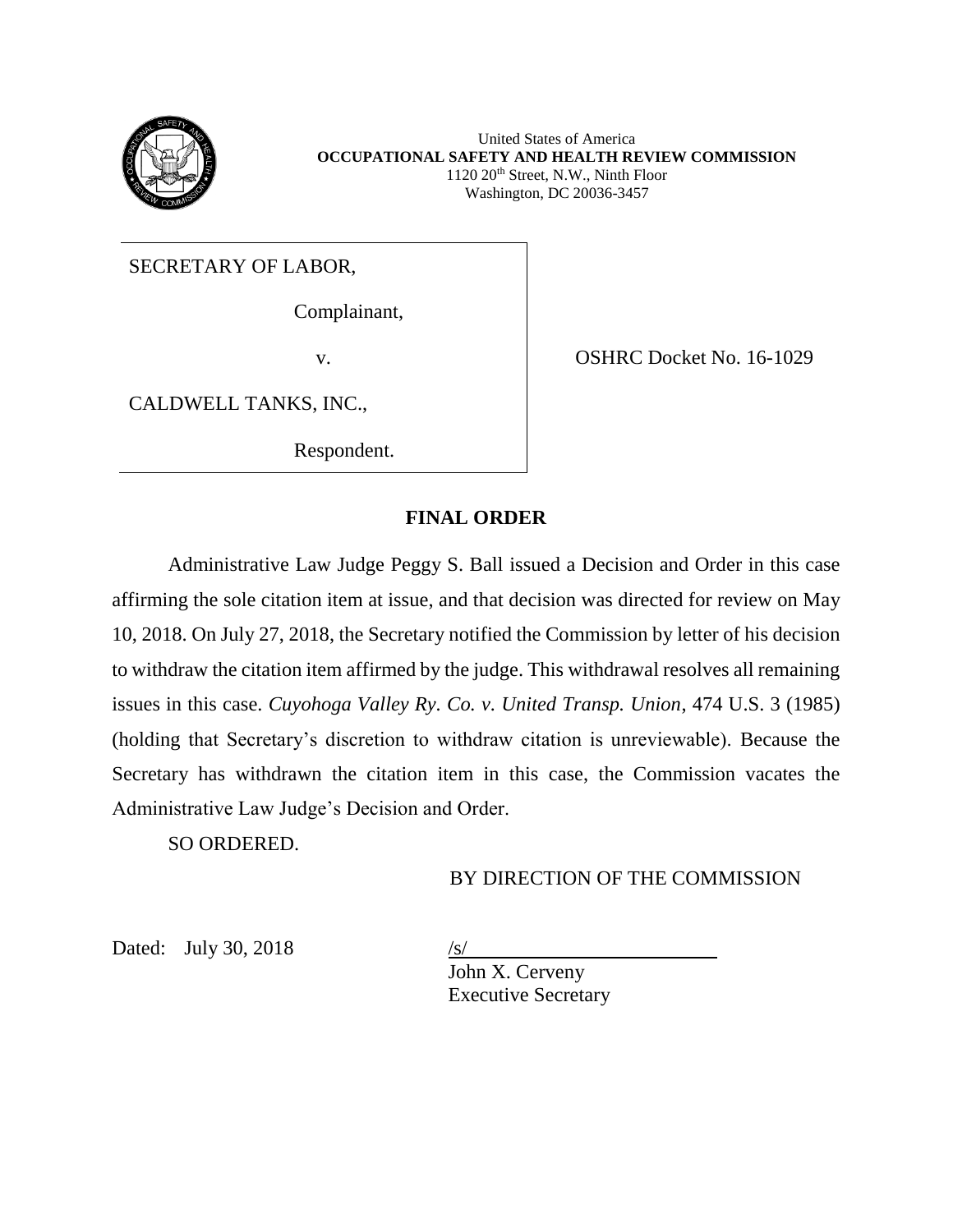### **United States of America OCCUPATIONAL SAFETY AND HEALTH REVIEW COMMISSION**

SECRETARY OF LABOR,

Complainant,

OSHRC Docket No. 16-1029

v.

CALDWELL TANKS, INC.,

Respondent.

Appearances:

Mark H. Ishu, Esq. & Kevin Wender, Esq., U.S. Department of Labor, Office of the Solicitor, Chicago, Illinois For Complainant

Carl B. Carruth, Esq., McNair Law Firm, P.A., Columbia, South Carolina For Respondent

Before: Administrative Law Judge Peggy S. Ball

### **DECISION AND ORDER**

# **I. Procedural History**

As he was returning to the Appleton, Wisconsin Area Office on April 4, 2016, Compliance Safety and Health Officer (CSHO) Ryan Cooney saw a stainless steel pipe staged at the corner of East Glendale Avenue and Sandra Street in Appleton, Wisconsin. (Tr. 39). According to CSHO Cooney, the Occupational Safety and Health Review Commission has a national emphasis program for hexavalent chromium, which is a highly toxic chemical produced when welding certain types of stainless steel. (Tr. 39). No one was working at the time, so Cooney made a note of the location and returned to the office.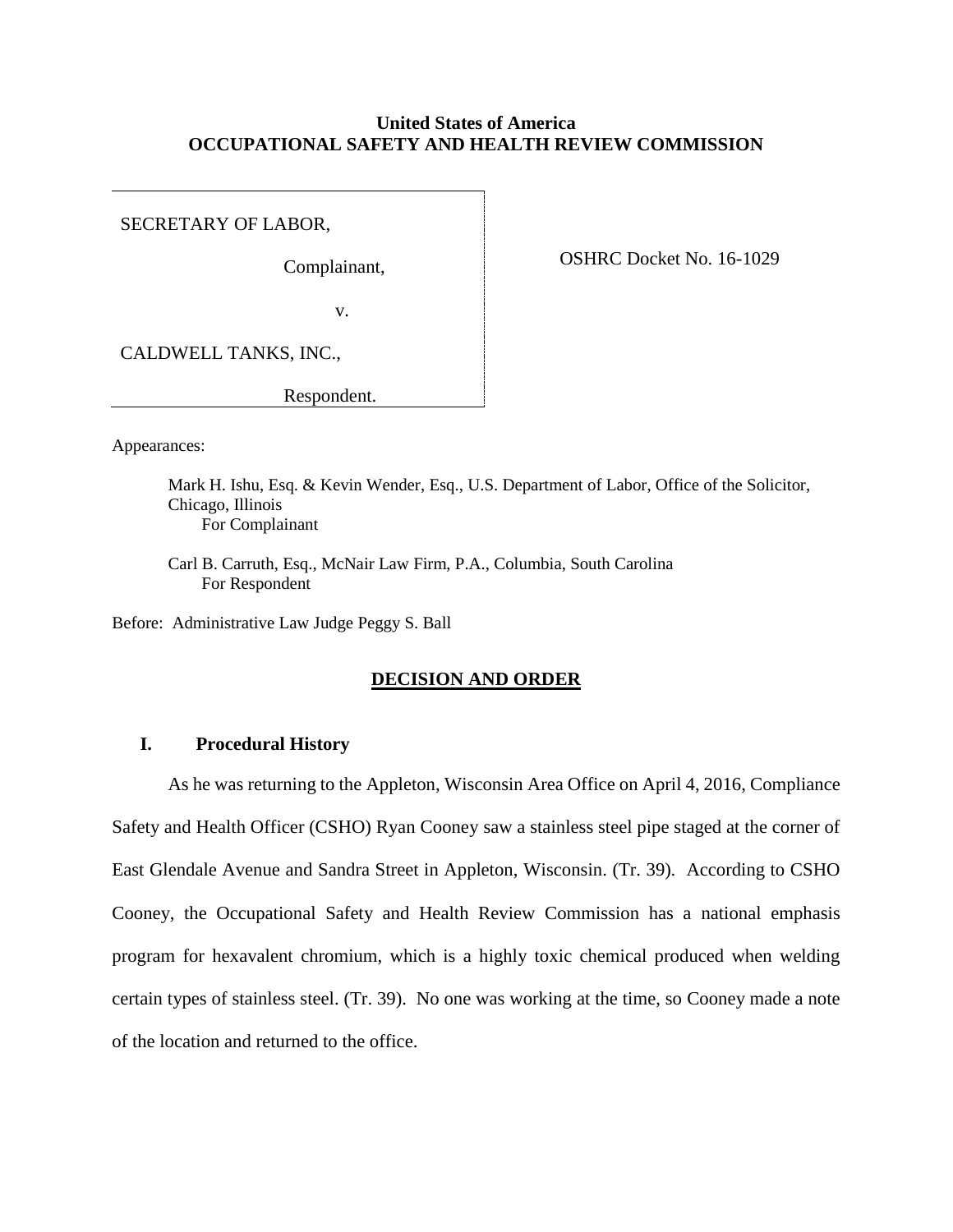Through research and a phone call to Appleton's utilities director, CSHO Cooney discovered the site was the location of a water tower project, and Caldwell Tanks was responsible for a significant portion of the construction. (Tr. 39–42). CSHO Cooney returned to the site at East Glendale Avenue and Sandra Street on April 14, 2016 at approximately 9:00 a.m. and initiated an inspection of Respondent. As a result of his inspection, CSHO Cooney determined Respondent was in violation of 29 C.F.R. § 1926.353(b)(1) of the Occupational Safety and Health Act. His recommendation was accepted, and Complainant issued to Respondent a *Citation and Notification of Penalty*, alleging a one-item, serious violation of the Act with an associated penalty of \$3,400. (Ex. C-1). Respondent timely contested the *Citation*.

This case was designated for Simplified Proceedings under Subpart M of the Commission Rules. *See* 29 C.F.R. § 2200.200 *et seq*. A trial was held on March 29–30, 2017 in Milwaukee, Wisconsin, and six witnesses testified: (1) CSHO Ryan Cooney; (2) Rick Hightower, a welder for Respondent; (3) David Newcomb, foreman for Respondent;<sup>1</sup> (4) Austin Reynolds, a welder for Respondent;<sup>2</sup> (5) Wilson Frazier, Respondent's Director of Environmental Safety and Health; (5) Scott McIntire, Respondent's Manager of Quality Assurance; and (6) Jerome Spear, Occupational Safety and Health Consultant hired by Respondent. In lieu of closing on the record, per Commission Rule 209(e) both parties submitted post-trial briefs for the Court's consideration. Both briefs were timely filed.

#### **II. Stipulations and Jurisdiction**

The parties' stipulations can be found in the parties' *Joint Stipulation Statement*, which was filed with the Court on March 20, 2017. (Tr. 11). As part of their stipulations, the parties

l

<sup>1.</sup> Mr. Newcomb was a foreman at the time of the inspection; however, he was not a foreman at the time of the hearing. (Tr. 237).

<sup>2.</sup> Mr. Reynolds is no longer employed by Respondent.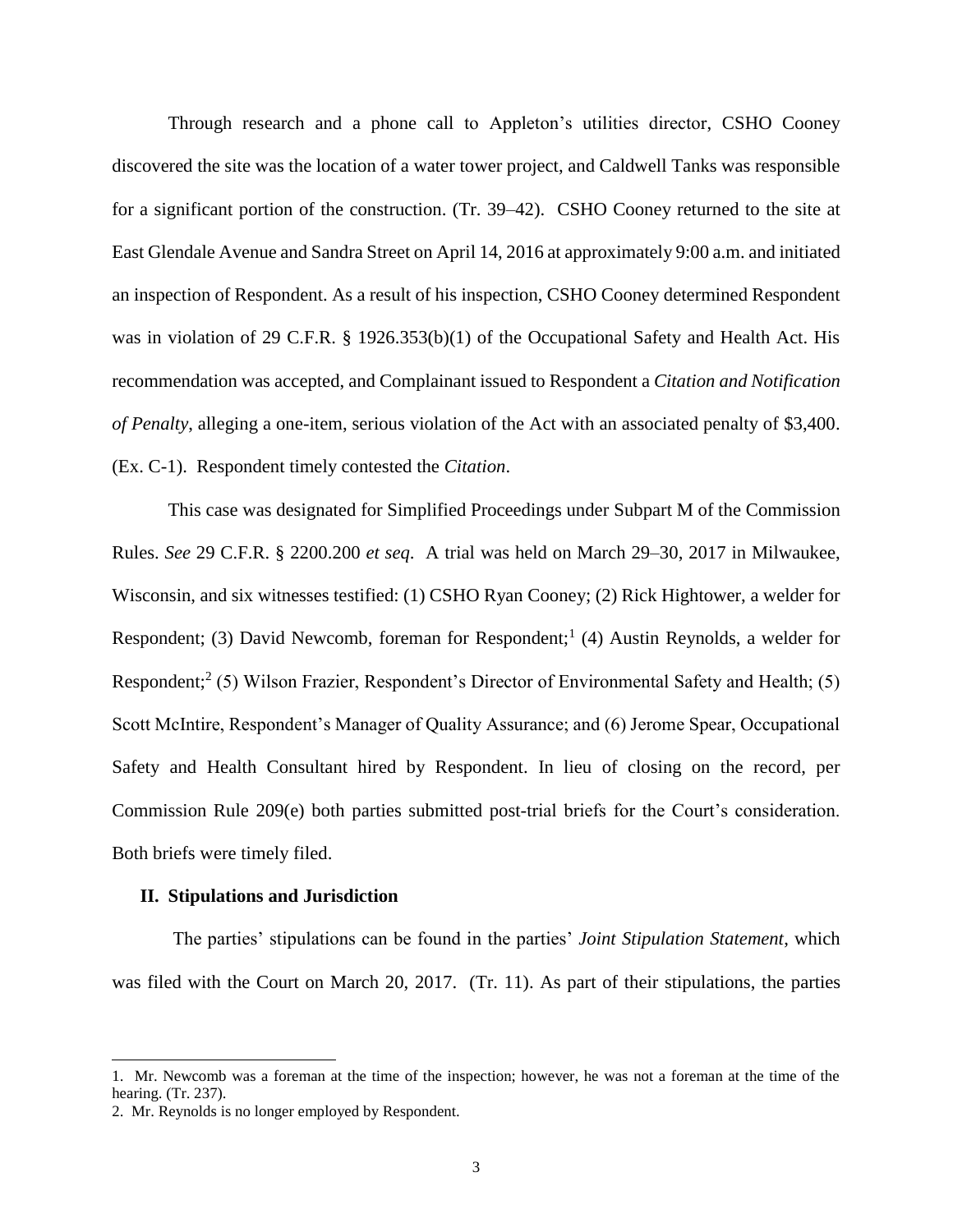agree the Commission has jurisdiction over this proceeding pursuant to section 10(c) of the Act, 29 U.S.C. § 659(c). The parties also agree Respondent is an employer engaged in a business affecting commerce within the meaning of section 3(5) of the Act, 29 U.S.C. § 652(5). *Slingluff v. OSHRC*, 425 F.3d 861 (10th Cir. 2005).

#### **III. Factual Background**

 $\overline{a}$ 

### **A. The Water Tower Construction Project**

In the spring of 2016, Respondent was building a portion of the water tower to be installed at the intersection of East Glendale Avenue and Sandra Street in Appleton, Wisconsin. (Tr. 39, 42; Ex. C-8). When CSHO Cooney arrived to perform an inspection, Respondent's employees were welding an overflow pipe inside the access tube of a water tower. (Tr. 284, 324; Ex. C-11). An overflow pipe is a safety mechanism that's built into the tank to prevent damage resulting from overfilling the tank. (Tr. 455). The pipe runs from the tank, through an access tube, and spills into a discharge box or splash pan. (Tr. 455; Ex. C-9). The access tube, which allows maintenance personnel to access the roof of the water tank, runs through the middle of the elevated water tank. (Tr. 164, 323; Ex. C-9).

As shown in the photographic exhibits, the process of constructing a water tower takes place in parts—the base of the tower and the access tube are fabricated and built separately. (Ex. C-11). On the day of the inspection, the access tube was resting lengthwise on the ground. (Tr. 64; Ex. C-11a, C-11c). According to CSHO Cooney's measurements, the access tube was 35-feet long and 5 feet in diameter. (Tr. 64). The opening on the  $East<sup>3</sup>$  end was a 30-inch diameter manway, which was elevated off the ground and required a handhold and ladder rung to access.

<sup>3.</sup> Respondent spent an inordinate amount of time attempting to rebut CSHO Cooney's assessments of the orientation of the access tube, which he assessed as being situated East-to-West. (Tr. 45, 48). Though Frazier testified the tube rested in a Northeast-Southwest direction, the Court finds the tube's direction is irrelevant because it has no impact on whether the standard was violated.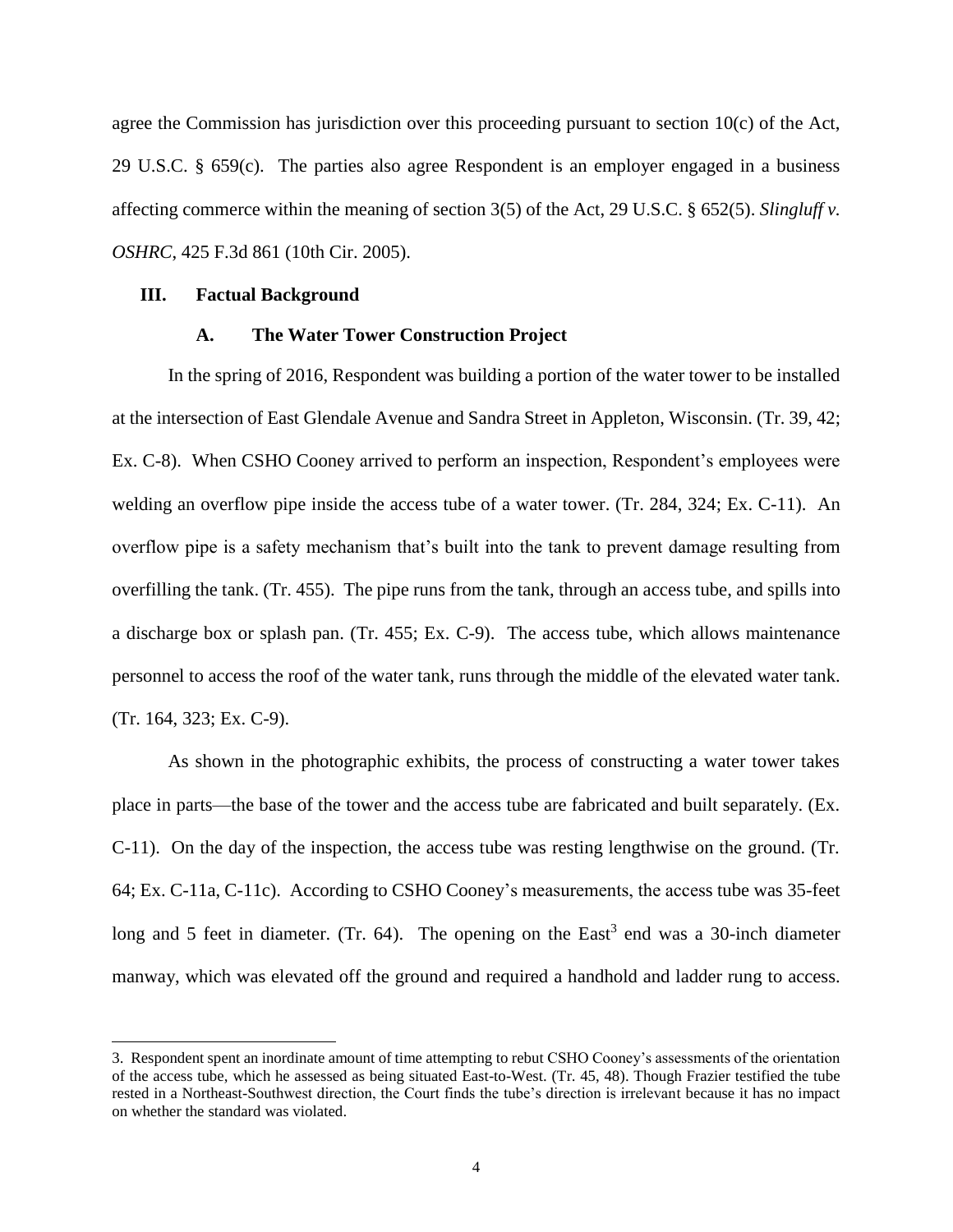(Tr. 64, 305; Ex. C-11c). The opening on the West end was, more or less, open the entire 5 feet across. (Tr. 64; Ex. C-11g). There were, however, a number of impediments in the West opening, including the overflow pipe that rested along the bottom length of the tube and the chain comealongs and straps that held the overflow pipe in place during the welding process. (Ex. C-11g). Additionally, a ladder was affixed along the top length of the tube, further decreasing its effective diameter at the West opening. (Tr. 78–79; Ex. C-11g). Finally, the entire tube was slightly tilted upward towards the East end because that end is fitted with a dome. (Tr. 285; Ex. C-11).

The manway was not practical as a point of access, so Respondent's employees— Hightower and Reynolds—entered through the West end of the tube. According to Reynolds, entering and exiting the tube required some degree of maneuvering. (Tr. 299–300). First, the tube's diameter was only 5 feet wide, which required Respondent's employees, all of whom were over 5-feet tall, to crouch in order to enter the space. (Tr. 183). Second, the "floor" of the tube housed the one-foot diameter overflow pipe, thereby restricting the manner in which Respondent's employees could walk through the tube. (Tr. 221, 300; Ex. C-11g, h). Reynolds testified he either had to straddle the pipe as he walked from end to end, or he had to walk to the side of the pipe, along the access tube's curved inner surface. (Tr. 300; Ex. C-11g). His preference was to straddle the pipe because he could place his hands on the pipe to guide him, whereas walking to one side made it more likely for him to trip over his own feet. (Tr. 300–302). He also noted the ladder, attached to the "ceiling" of the tube, forced a person to crouch over even further when entering/exiting the tube. (Tr. 301). Finally, when exiting the tube, Reynolds stated he would have to move to the side of the overflow pipe in order to avoid the come-along straps that supported the pipe and hanged from the ceiling to the floor of the tube. (Tr. 302–303; Ex. C-11g).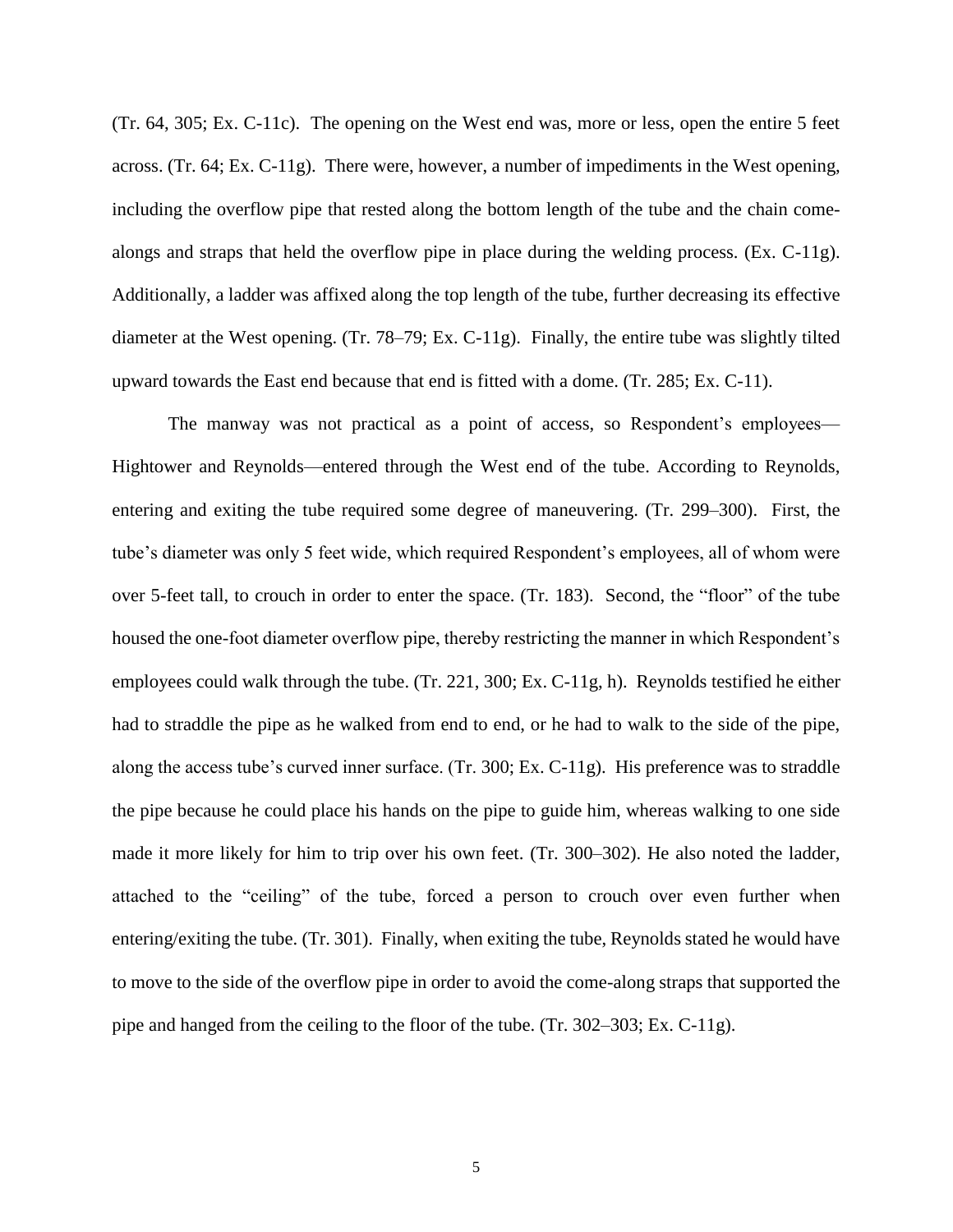Hightower, on the other hand, was adamant that neither the size of the access tube, nor the presence of the overflow pipe, ladder, or come-alongs had any impact on his ability to maneuver the 5-foot diameter pipe. Indeed, he claimed that he could walk through the pipe as easily as he had walked to the witness stand, notwithstanding the fact that he was a full 8 inches taller than the full diameter of the pipe. (Tr. 231). While the Court does not fully discount Mr. Hightower's testimony—he did later admit that it was not perhaps quite as easy as walking to the witness stand—it does find Mr. Reynolds' characterization of how he navigated the tube to be more consistent with the set-up and orientation of the tube, as well as the testimony of his foreman, David Newcomb. (Tr. 233, 249, 253–54).

#### **B. The Welding Process**

In order to attach the overflow pipe to the access tube, Respondent's crew had to position the overflow pipe inside the access tube. (Tr. 213). Once it was positioned, Hightower placed a series of four small welds around the pipe to hold it in place (tack welds). (Tr. 213). Reynolds tack welded the standoffs, or brackets, which were already attached to the pipe, to the inside of the access tube. (Tr. 214–15). According to Scott McIntire, these brackets were welded to the tube in roughly 15-foot increments. (Tr. 457). Once the tack welds were complete, Hightower had to finish welding around the pipe, tying the access tube and overflow pipe together at the point where the overflow pipe entered the access tube. (Tr. 221). McIntire referred to this as a fillet weld. (Tr. 457).

Hightower and Reynolds applied the welds using approximately five FleetWeld 5P, 6010 welding rods, also referred to as electrodes. (Tr. 242; Ex. C-10b). Using a Lincoln Electric arc welder, the welds were applied through the creation of an arc strike, which generates incredible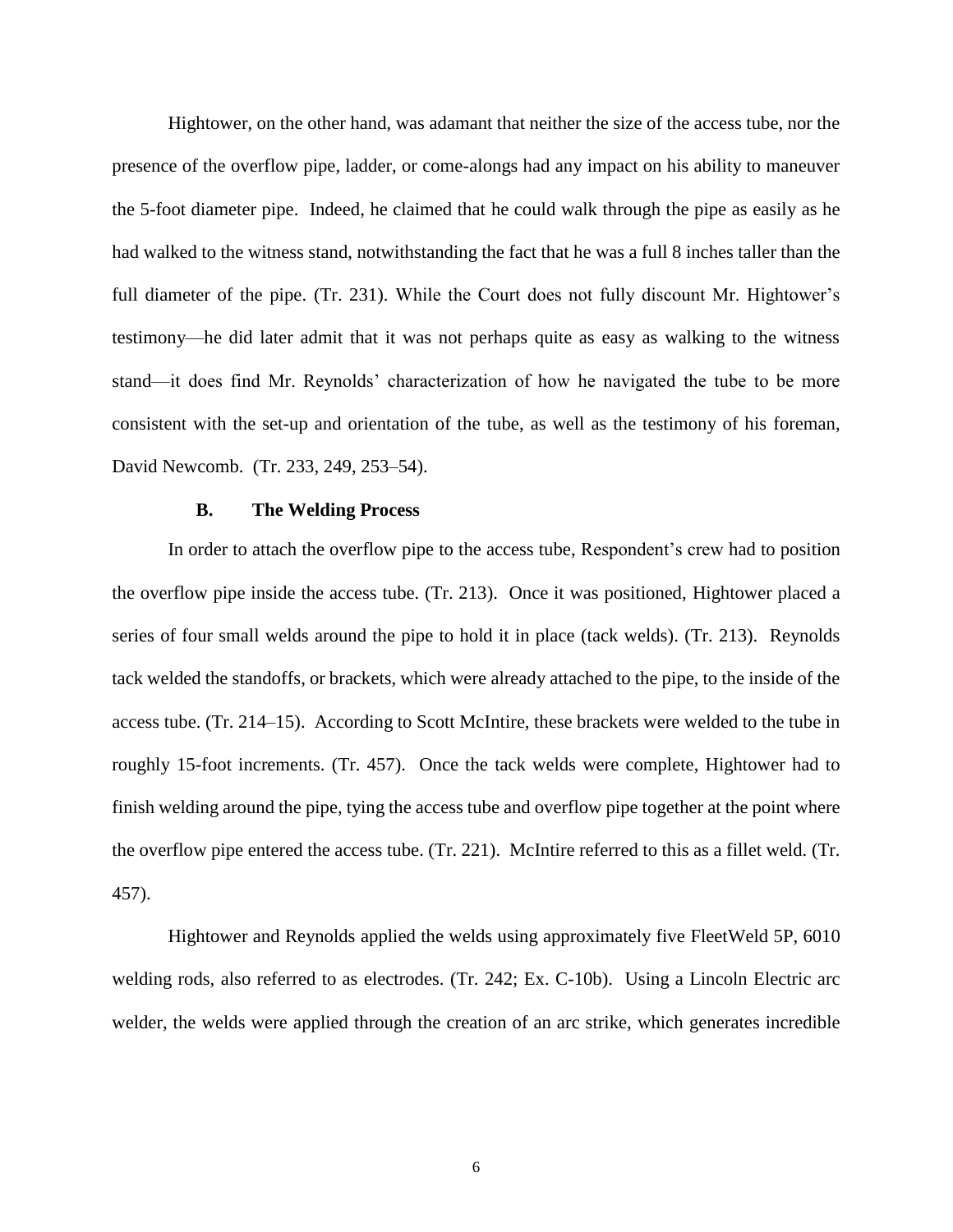amounts of heat<sup>4</sup> to melt the electrode onto the surface of the base metal (carbon steel) and fuses the separate components. (Tr. 534). Thus, the bulk of the weld is comprised of the metal contained within the welding stick, which McIntire referred to as a consumable because it is literally consumed during the welding process. (Tr. 534). Due to the immense heat, a welding plume is generated. (Tr. 218, 535). According to McIntire:

A plume is a good bit of the smoke that you get from there is actually the coating on the outside of the electrode. Stick electrode actually has a coating of what's called flux. The purpose of the flux is actually to improve the weld process.

It actually prevents oxygen and other atmospheric gases from contaminating the weld. So a major product of it is cellulose, which is similar to wood. So as that electrode is consumed, the majority of it is actually deposited into the weld puddle, or the weld metal, and then a portion of that electrode and all of the flux is actually vaporized and becomes part of the plume.

(Tr. 535–36). In its discussion on "Fumes and Gases", the Handbook for Welding characterizes the plume similarly, "The fume plume contains solid particles from the consumables, base metals and base metal coatings." (Tr. 99; Ex. C-13 at 2). The Handbook also states the composition of the plume is contingent upon a number of variables, including the welding process, electrodes used, the base metal, and other possible contaminants. (Tr. 99; Ex. C-13).

The heat at the point of the arc causes the plume to rise to the top of the access tube. (Tr. 537). According to Reynolds, the location of the welds and the size of the space inside the tube required him and Hightower to either lie down on the floor or kneel very close to the point of the weld. (Tr. 286). Hightower admitted a plume was generated during his work on the access tube; however, he testified the visible smoke quickly drifted up and out of the access tube while they occupied it, which he attributed to natural ventilation supplied by the wind that day. (Tr. 218–22). Respondent did not test the atmosphere of the access tube at the Appleton worksite. (Tr. 414).

 $\overline{a}$ 

<sup>4.</sup> According to McIntire, the temperature of the arc is somewhere between ten-thousand and fifty-thousand degrees. (Tr. 537).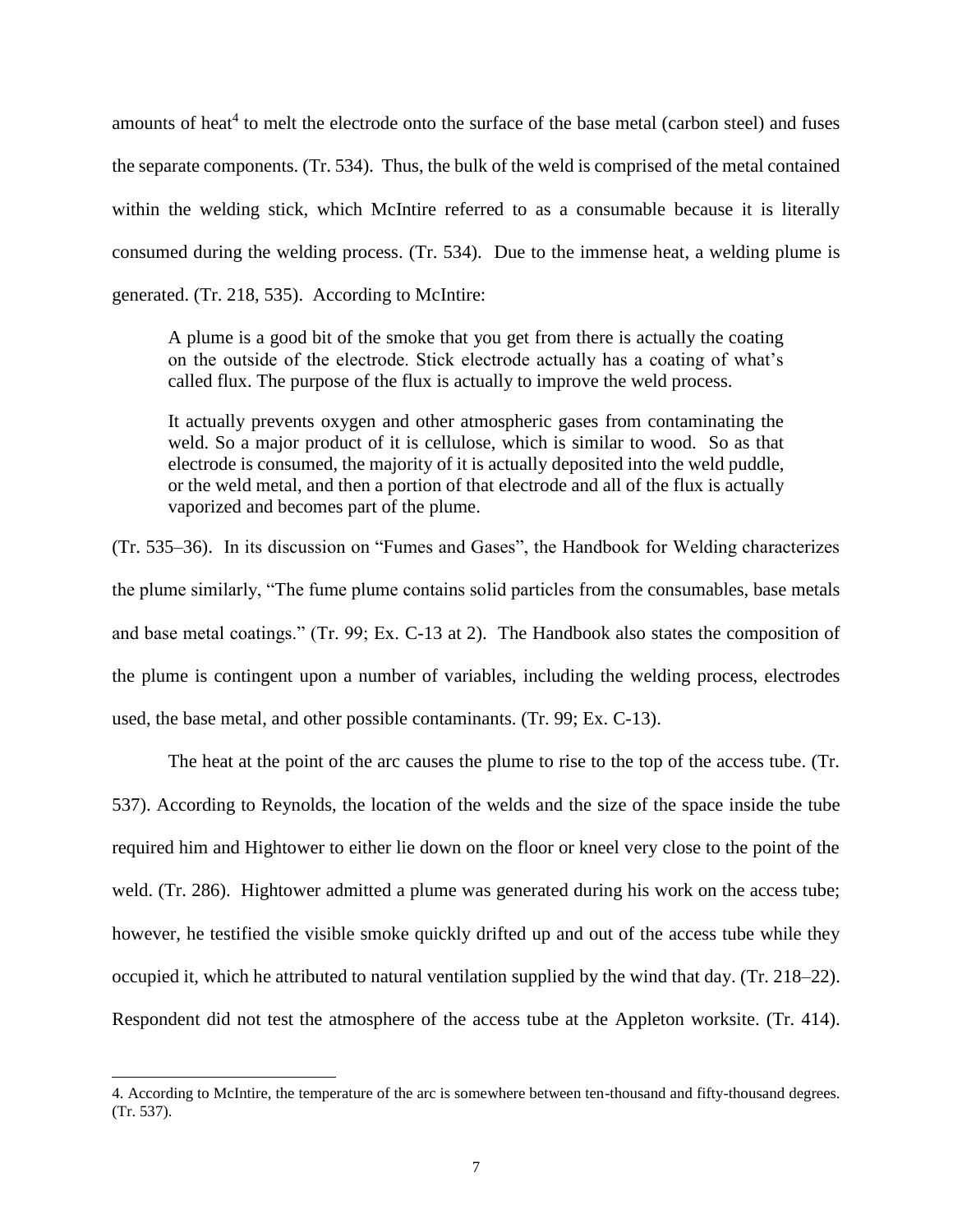Further, the record is unclear as to how Reynolds and Hightower positioned themselves when they were not welding; however, it was established the employees had been inside the access tube for approximately 10–15 minutes prior to Cooney's inspection. (Tr. 221, 293–94).

### **C. The Inspection**

When CSHO Cooney approached the worksite on April 14, 2016, he observed sparks emanating from a metal box located on the bottom of the tube. (Tr. 45; Ex. C-11). As he moved towards the west end of the access tube, he met with David Newcomb, Respondent's on-site foreman, who was standing at the opening. (Tr. 52–53). Newcomb informed CSHO Cooney that two employees were welding inside the tube. (Tr. 53). Cooney inquired whether the steel was stainless, and was told the employees were welding on carbon steel, which does not present the same health hazards. (Tr. 53–54). He then asked whether Newcomb was using any form of local or mechanical ventilation during the welding process. (Tr. 54). Newcomb said they did not install mechanical ventilation because Hightower said that it was not necessary. (Tr. 54, 239).

After the initial meeting with Newcomb, CSHO Cooney had a telephone conversation with Wilson Frazier and discussed the purpose of his inspection and the observations he had made to that point. (Tr. 56). Cooney told Frazier they would speak again and indicated he might request various documents related to Respondent's safety and health program. After the call, Cooney informed Newcomb he needed to interview the employees individually. (Tr. 56). While CSHO Cooney was performing his employee interviews, Newcomb installed a Venturi fan, also known as an air horn, which uses compressed air to create a vortex that can either push or pull a volume of air out of a space. (Tr. 59; Ex. C-11g).

During his interviews, CSHO Cooney learned both Reynolds and Hightower were simultaneously welding inside the access tube for about 10–15 minutes before he arrived at the worksite. (Tr. 76–77). Because they were welding inside the access tube, which Cooney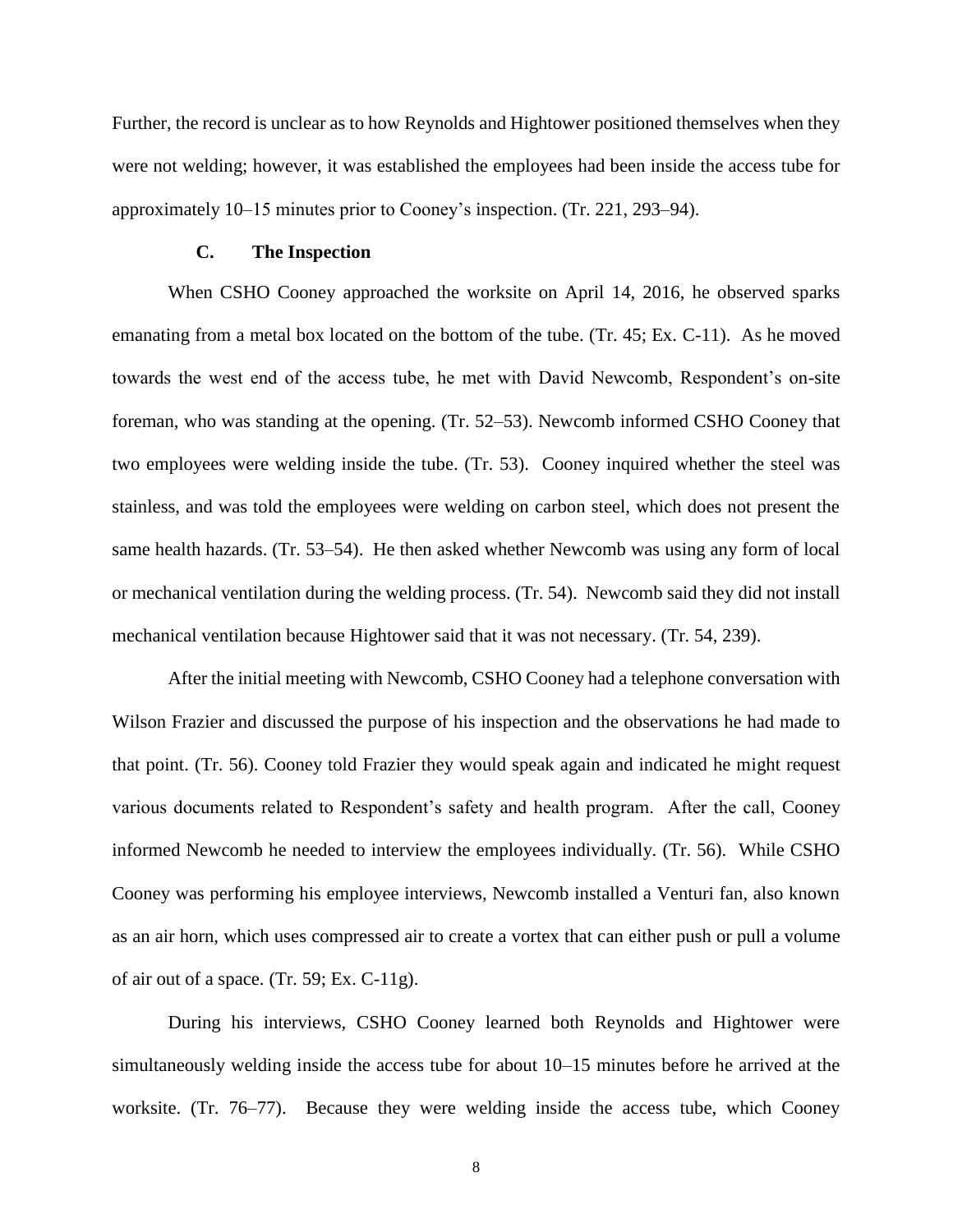determined to be a confined space, without mechanical ventilation, he determined Respondent was

in violation of 29 C.F.R. § 1926.353(b)(1). A *Citation and Notification of Penalty* was issued on

May 26, 2016. The merits of the violation are discussed below.

# **IV. Discussion**

# **A. Citation 1, Item 1**

Complainant alleged a serious violation of the Act in Citation 1, Item 1 as follows:

29 CFR 1926.353(b)(1): General mechanical or local exhaust ventilation meeting the requirements of paragraph (a) of 29 CFR 1926.353 was not provided where welding, cutting, or heating was performed in a confined space:

On April 14, 2016 at a worksite located near the intersection of E. Glendale Ave and N. Sanders St. in Appleton, WI 54911, the employer did not provide general mechanical or local exhaust ventilation when employees were welding a steel overflow pipe while inside the confined space riser pipe.

(Ex. C-1).

The cited standard states:

Except as provided in paragraph  $(b)(2)$  of this section, and paragraph  $(c)(2)$  of this section, either general mechanical or local exhaust ventilation meeting the requirements of paragraph (a) of this section shall be provided whenever welding, cutting, or heating is performed in a confined space.

29 C.F.R. § 1926.353(b)(1).

# **i. The Cited Standard Applies**

In order to assess whether the cited standard applies, the Court must determine whether the access tube, as constructed on the day of the inspection, was a confined space. Respondent contends the access tube was not a confined space and Complainant's attempt to characterize it as such is premised on an inapplicable definition of the term. Complainant points out, however, the definition of "confined space" relied upon by Respondent has been rescinded, and the only available definition of the term is now found in subpart AA, which supplanted the previous iteration of the definition found at 29 C.F.R. § 1926.21(b). *See* Confined Spaces in Construction,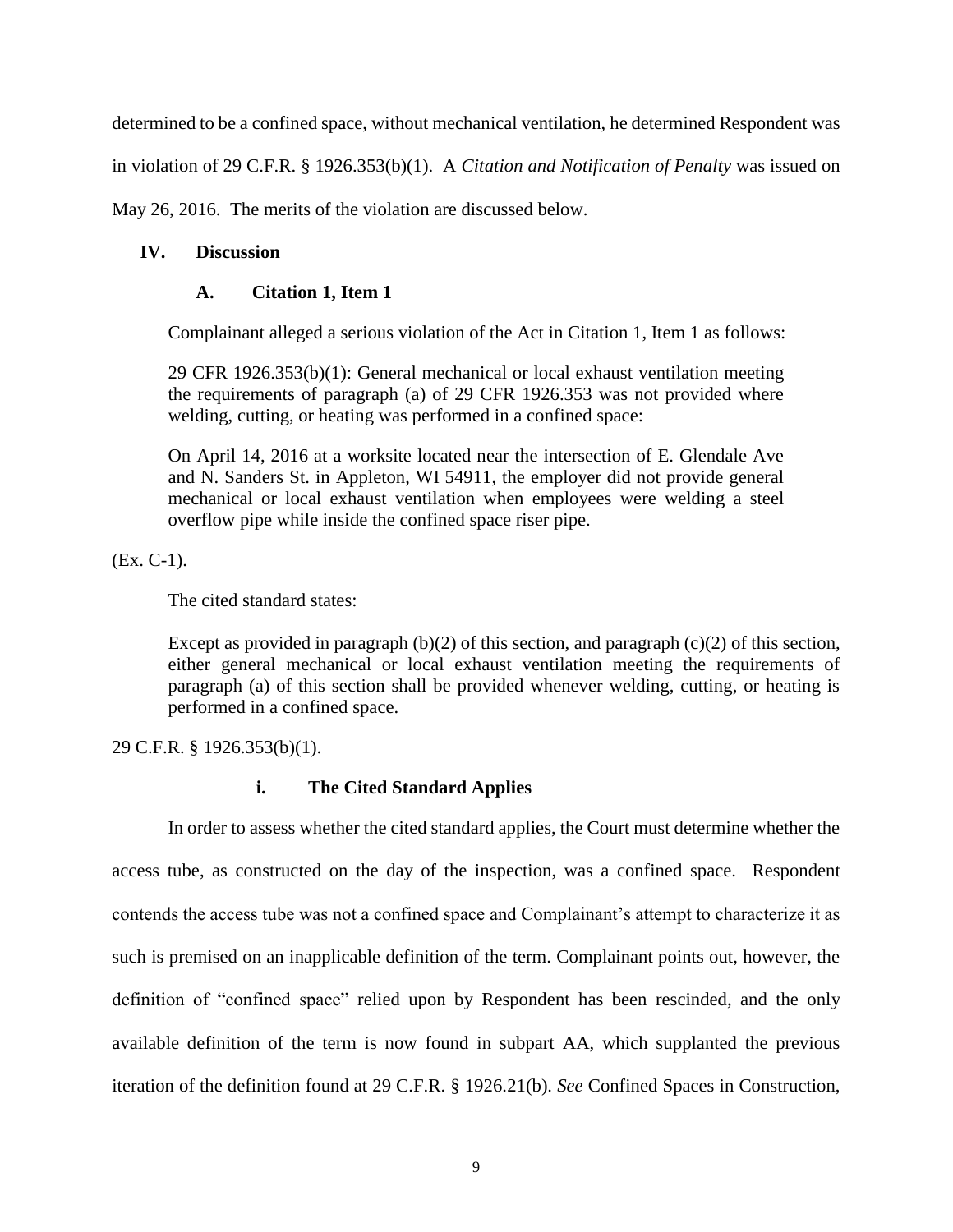80 Fed. Reg. 25,366, 25,377 (May 4, 2015). For the following reasons, the Court agrees with Complainant and finds the standard applies.

### **1. The Access Pipe is a Confined Space**

Prior to addressing whether the access pipe is, in fact, a confined space, Respondent has called into question whether the definition relied upon by Complainant is appropriate. The cited standard, which is found in subpart J, does not supply a definition of "confined space". Therefore, Complainant relied upon the definition supplied at 29 C.F.R. § 1926.1202, which is found in subpart AA. It states:

*Confined space* means a space that:

- (1) Is large enough and so configured that an employee can bodily enter it;
- (2) Has limited or restricted means for entry and exit; and
- (3) Is not designed for continuous employee occupancy.

29 C.F.R. § 1926.1202. Respondent, on the other hand, urges the proper definition should be either 29 C.F.R. § 1926.21(b)(6), which was rescinded in 2015, or the portion of 29 C.F.R. § 1926.1202 that defines a "permit-required confined space". *Id.* Neither of Respondent's proposed definitions is appropriate based on the facts of this case.

The applicability of the cited standard is contingent upon two prongs: (1) welding (2) in a confined space. *Id.* § 1926.353(b)(1). There is no question that Respondent's employees were welding inside the access tube; thus the only question remaining is whether the tube was a confined space. Respondent's arguments on this point are somewhat confusing: its analysis of the confined space issue blends together with its discussion of whether a hazard existed within the access tube. In particular, Respondent places significant emphasis on the issue of whether the cited standard presumes a hazard, or whether Complainant is obligated to establish the existence of a hazard in order to prove the access tube is a confined space. *See Manson Constr. Co.*, 26 BNA OSHC 1568 (No. 14-0816, 2017) ("[S]pecification standards detail the precise equipment, materials, and work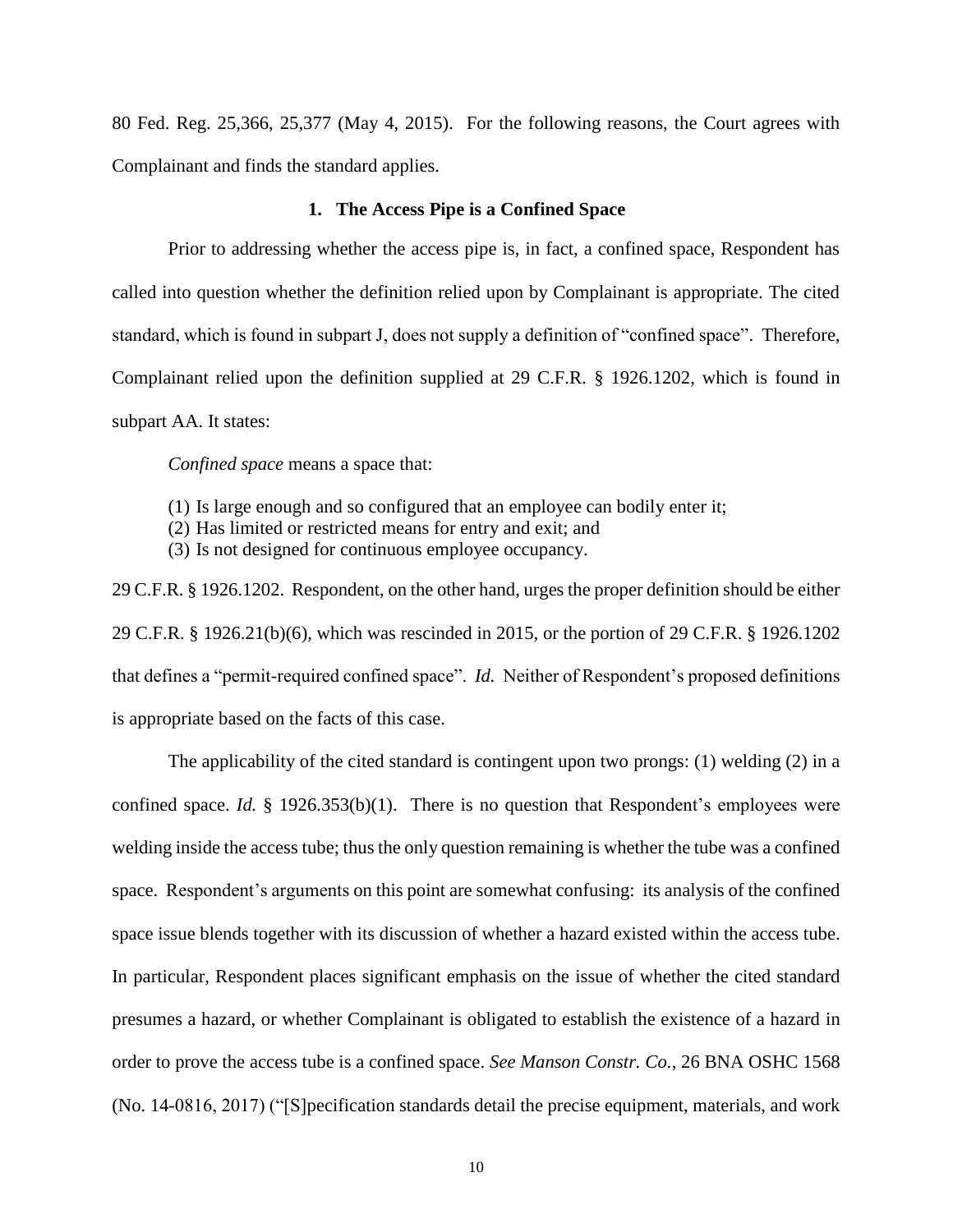processes required to eliminate hazards."). While such an analysis may have been appropriate under the former 1926.21(b)(6) or the current 1926.1202, such a determination is irrelevant to whether the access tube was properly classified as a confined space.

According to the preamble, the former iteration of the definition of confined spaces in construction "did not adequately protect construction employees in confined spaces from atmospheric, physical, and other hazards." *Id.* at 25,371. Thus, the definition of confined space found at 1926.21(b)(6) was rescinded by OSHA through notice and comment rulemaking. *See* 80 Fed. Reg. at 25,518 (noting the removal of § 1926.21(b)(6)); *see also id.* at 25,381 ("The Agency notes . . . that any guidance previously provided with respect to its previous confined spaces in construction standard, 29 CFR 1926.21, is no longer applicable or in effect."). Because the rule was rescinded consistently with Complainant's power to promulgate or revoke rules, 1926.21(b)(6) no longer has the force and effect of law. *See* 5 U.S.C. § 553(a). As such, Respondent's reliance on 1926.21(b)(6) is misplaced and its argument in support of its application is rejected.

Perhaps Respondent's reticence to rely upon the most obvious definition stems from its desire to find an equivalent replacement for the rescinded definition, which defined a confined space as "[a] compartment of small size and limited access . . . or other space which by its small size and confined nature can readily create or aggravate a hazardous exposure." 29 C.F.R. §  $1926.21(b)(6)(ii)$  (rescinded). This would explain why Respondent's alternative proposal is the definition of a permit required confined space, or PRCS, which also requires proof that the space "[c]ontains or has a potential to contain a hazardous atmosphere." *Id.* § 1926.1202. Although Respondent is correct that the PRCS definition of 'confined space' does not presume a hazard, the Court finds Respondent's argument, if taken to its logical conclusion, would be redundant and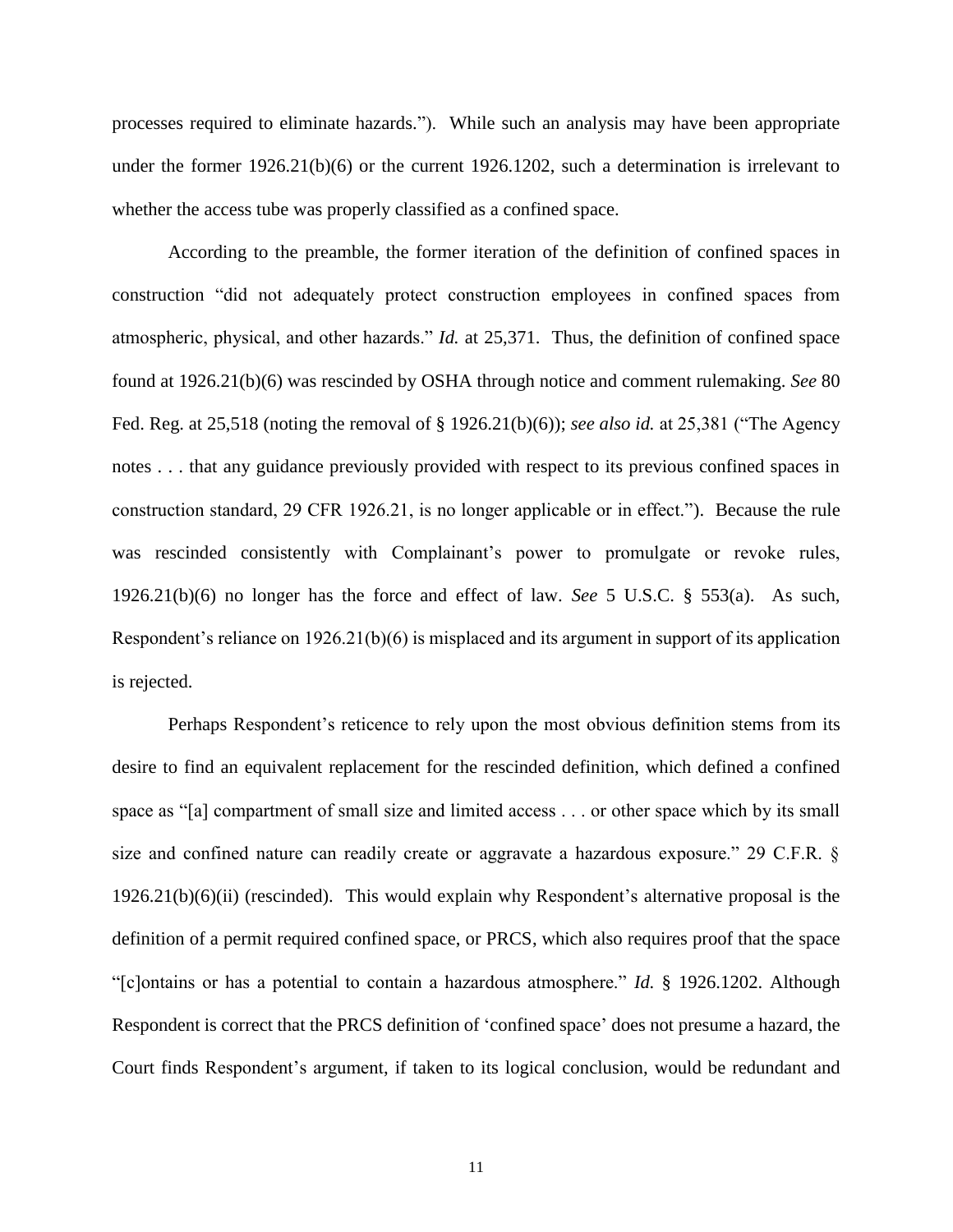unnecessary. *See Unarco Comm. Prods.*, 16 BNA OSHC 1499, 1502 (No.89-155, 1993) ("It is well established that a statute or, in this case, a standard must be construed so as to avoid an absurd result."). If, as Respondent suggests, 1926.353(b)(1) requires proof of a hazard within the confined space for the standard to apply, then it makes no sense to also require proof of a hazard for a particular location to qualify as a confined space in the first instance.

Respondent's argument suggesting a 'confined space' requires proof of a hazard makes even less sense when the definitions of 'confined space' and 'permit-required confined space' are compared. In order to be a confined space under subpart AA, a space must meet the three requirements discussed above. *See* 29 C.F.R. § 1926.1202. A permit-required confined space, however, "means a confined space *that has one or more of the following characteristics* . . . ." *Id.* (emphasis added). The listed characteristics go on to describe four different hazards or potential hazards associated with the confined space. *Id.* (listing hazardous atmosphere, engulfment, entrapment, or other recognized hazards). Thus, in its current iteration, the term 'confined space' merely describes a location. A permit-required confined space, on the other hand, is defined as that location *plus some other hazardous characteristic* other than the fact of the confinement. *See*  80 Fed. Reg. at 25,373 ("Whether a confined space exists is a separate analysis from whether a hazard exists, unless the hazard prevents unrestricted egress from the space."). This distinction, laid out in plain language, illustrates the redundant and absurd consequences of Respondent's argument. Thus, the Court rejects Respondent's argument urging the use of the definition of permit-required confined space.

The express intent of the final confined spaces in construction rule was for it to "work in conjunction with other construction standards to provide additional protection needed to address hazards that may arise when employees are working in or near a confined space." 80 Fed. Reg. at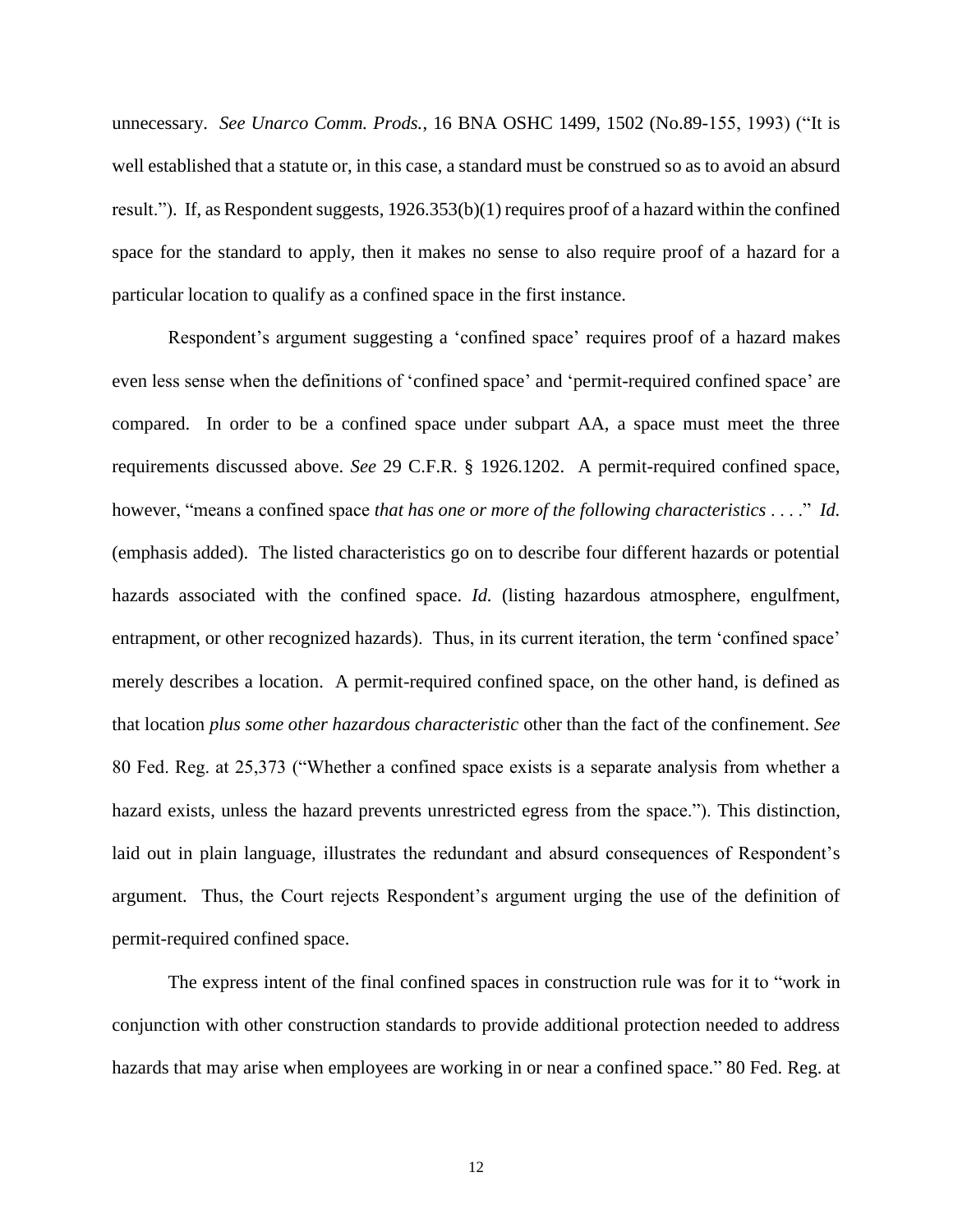25,377. Indeed, 29 C.F.R. § 1926.1201(c) codifies this understanding: "Where this standard applies and there is a provision that addresses a confined space hazard in another applicable OSHA standard, the employer must comply with both that requirement and the applicable provisions of this standard."<sup>5</sup> If an employer is expected to comply with disparate sections of the Act, consistent application of the terms used is necessary to ensure uniformity of enforcement and provide fair notice. *See Simpson, Gumpertz & Heger, Inc.*, 15 BNA OSHC 1851 (No. 89-1300, 1992) (reiterating the 'general principle' that standards containing broad or undefined terms can be given meaning by reference to other standards). Complainant's interpretation of the term 'confined space' as used in the cited standard is reasonable and is consistent with the Act's use of the term in both the general industry and construction standards.<sup>6</sup> Accordingly, the Court finds the definition of 'confined space' as provided in 29 C.F.R. § 1926.1202 to be the proper understanding of the term as it is used in 29 C.F.R. § 1926.353(b)(1).

As recounted above, the access tube was a 35-foot long pipe, which, devoid of any additional implements, was five feet in diameter. On the East end, the pipe was fitted with a 30 inch manway, located dead center of the tube. (Ex. C-11c). The West end was open to the extent of the pipe's diameter; however, the floor had a one-foot diameter overflow pipe that extended the length of the tube, which, in turn, was supported by chain come-alongs and vinyl straps that hung from the ceiling and held it in place. The "ceiling" of the pipe (as it was oriented on the day of the

 $\overline{a}$ 

<sup>5.</sup> As regards the interplay between subpart AA and subpart J (which includes the cited standard), the preamble to the confined spaces in construction standard states, "Although the welding standard has a section designed to address the hazards of welding in a confined space, the Agency is applying the provisions of the confined-spaces standard to all other hazards associated with confined-spaces work to the extent these provisions of the confined-spaces standard do not conflict with employee protections in subpart J. . . . Employers must comply with the ventilation requirements in § 1926.353(a) of subpart J to address atmospheric hazards produced by welding fumes, but employers also must comply with § 1926.1204(c), which requires ventilation as necessary to control any atmospheric hazards beyond those generated by welding because the welding standard does not address those hazards." 80 Fed. Reg. at 25,377–25,378. 6. The preamble notes, "OSHA is using the organization, language, and most of the substantive requirements in the general industry confined spaces standard as the basis for the final confined spaces in construction rule". 80 Fed. Reg. at 25,370.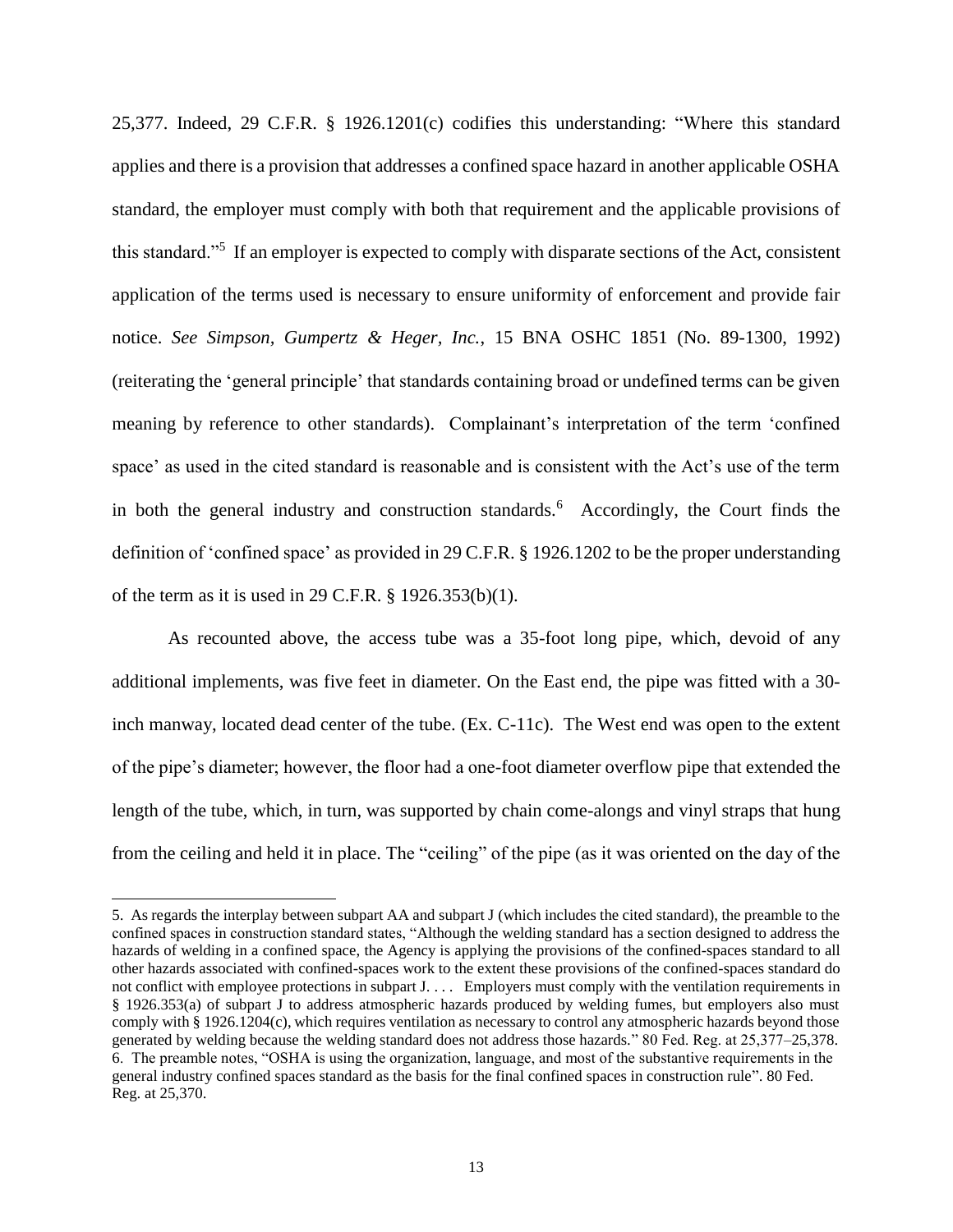inspection) was equipped with a ladder that extended downward from the ceiling, thereby reducing the effective diameter of the tube and the employees' ability to maneuver. (Tr. 79; Ex. C-11g). Thus, employees had to duck just to enter the space, which necessity was only compounded by the presence of the ladder.<sup>7</sup> Further, in addition to ducking, Respondent's employees had to maneuver around the pipe, the ladder, and the attached come-alongs in order to enter or leave the tube. Given the size of the access tube, neither Hightower nor Reynolds were able to stand upright while they occupied the space.

The Court finds the access tube was a confined space. First, the parties do not dispute that the access tube, as configured on the day of the inspection, was large enough for an employee to "bodily enter it". Thus, the first element is satisfied.

Second, the Court also finds the access tube had limited or restricted means for entry and exit. While Respondent's employees' testimony differed as to the *extent* to which they believed the impediments at the entrance to the access tube affected their ability to enter or exit the tube, their testimony and the configuration of the space itself show the tube had "limited or restricted means for entry and exit." 29 C.F.R. § 1926.1202. This phrase has been consistently interpreted and applied by Complainant, albeit in the context of the general industry standards, for over 20 years. *See, e.g.*, OSHA Directive CPL 02-00-100: Application of the Permit-Required Confined Spaces (PRCS) Standards, 29 CFR 1910.146 (May 5, 1995), Appendix E. In the preamble to the construction industry PRCS standard, Complainant explicitly adopted the guidance applicable to the general industry PRCS standard. *See* 80 Fed. Reg. at 25,381. As it pertains to this element, the cited directive states:

A space has limited or restricted means of entry or exit if an entrant's ability to escape in an emergency would be hindered. The dimensions of a door and its

 $\overline{a}$ 

<sup>7.</sup> Reynolds and Hightower were 5'10" and 5'8", respectively. Both of them were substantially taller than the diameter of the pipe, even without the addition of the ladder.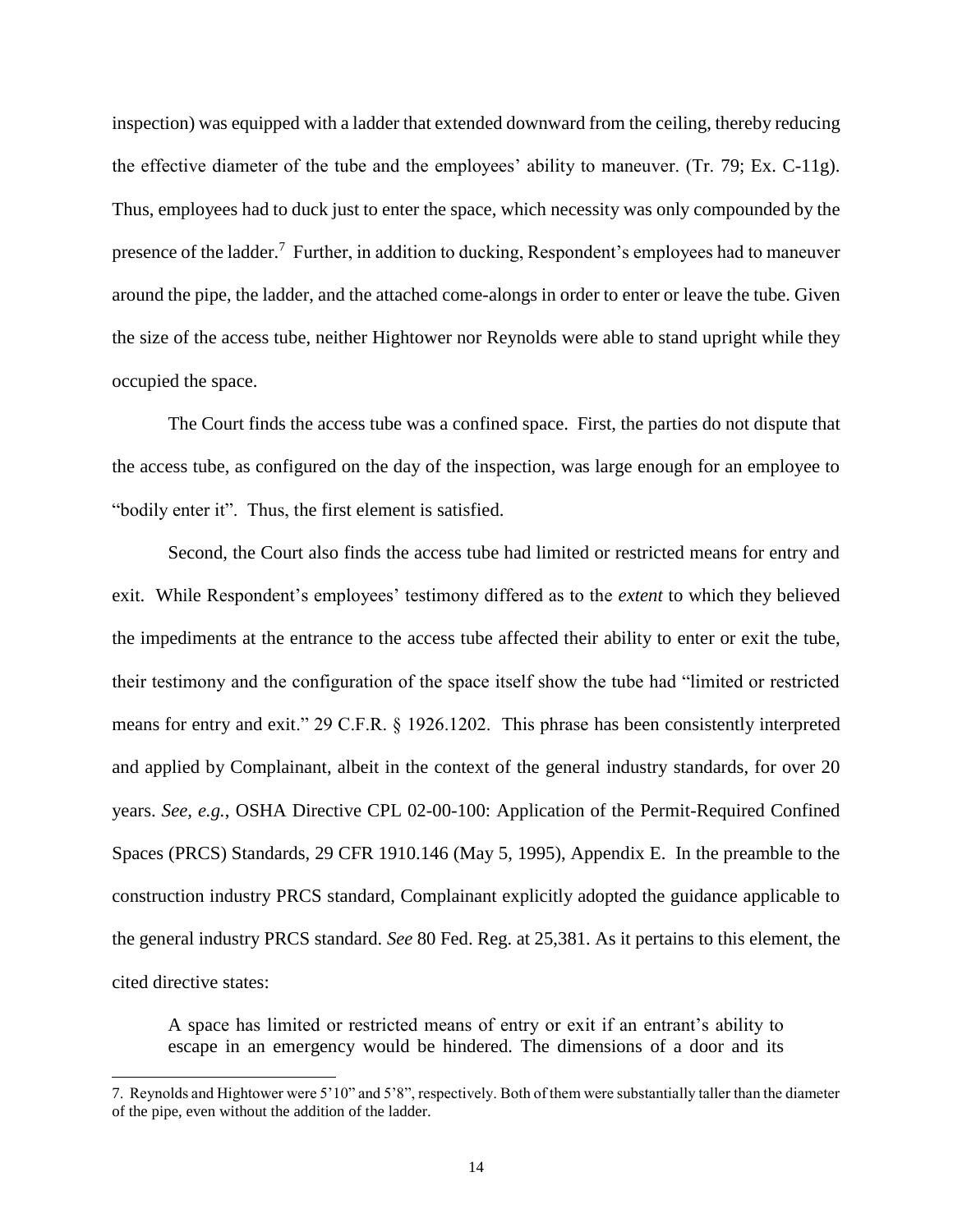location are factors in determining whether an entrant can easily escape; however, the presence of a door does not in and of itself mean that the space is not a confined space. For example, a space such as a bag house or crawl space that has a door leading into it, but also has pipes, conduits, ducts, or equipment or materials that an employee would be required to crawl over or under or squeeze around in order to escape, has limited or restricted means of exit. A piece of equipment with an access door, such as a conveyor feed, a drying oven, or a paint spray enclosure, will also be considered to have restricted means of entry or exit if an employee has to crawl to gain access to his or her intended work location. *Similarly, an access door or portal which is too small to allow an employee to walk upright and unimpeded through it will be considered to restrict an employee's ability to escape*.

### *Id.* (citing OSHA Directive CPL 02-00-100, *supra*) (emphasis added).

Complainant's interpretation is reasonable and adequately addresses the concerns associated with performing work in a confined space. Respondent's employees had to enter a pipe, the diameter of which was 8 inches less than the height of the shortest employee (Hightower) on site; crouch down to avoid the ladder hanging along the entire length of the tube's 'ceiling'; step to the side of or straddle a one-foot diameter pipe running along the tube's floor; and sidestep chain come-alongs and vinyl straps at the tube's entrance. Compounding matters, Hightower and Reynolds were required to wear hardhats, which further reduced the effective space available to stand in, enter, and exit the access tube. Based on these facts, the Court finds the access tube had limited or restricted means for entry and exit.

Finally, the Court finds the access tube was not designed for continuous employee occupancy. As with the previous element, Complainant has consistently interpreted the phrase "continuous employee occupancy" for over 20 years. *See, e.g.*, 80 Fed. Reg. at 25,380 (citing various letters of interpretation). Specifically, Complainant interprets the phrase to "capture all spaces where conditions are such that employees would normally exit the space relatively soon after entering, absent the construction activity." *Id.* A quick review of the facts describing the access tube illustrates it is not designed for continuous occupancy: employees had to crouch to enter and occupy the space, multiple implements restricted where and how an employee would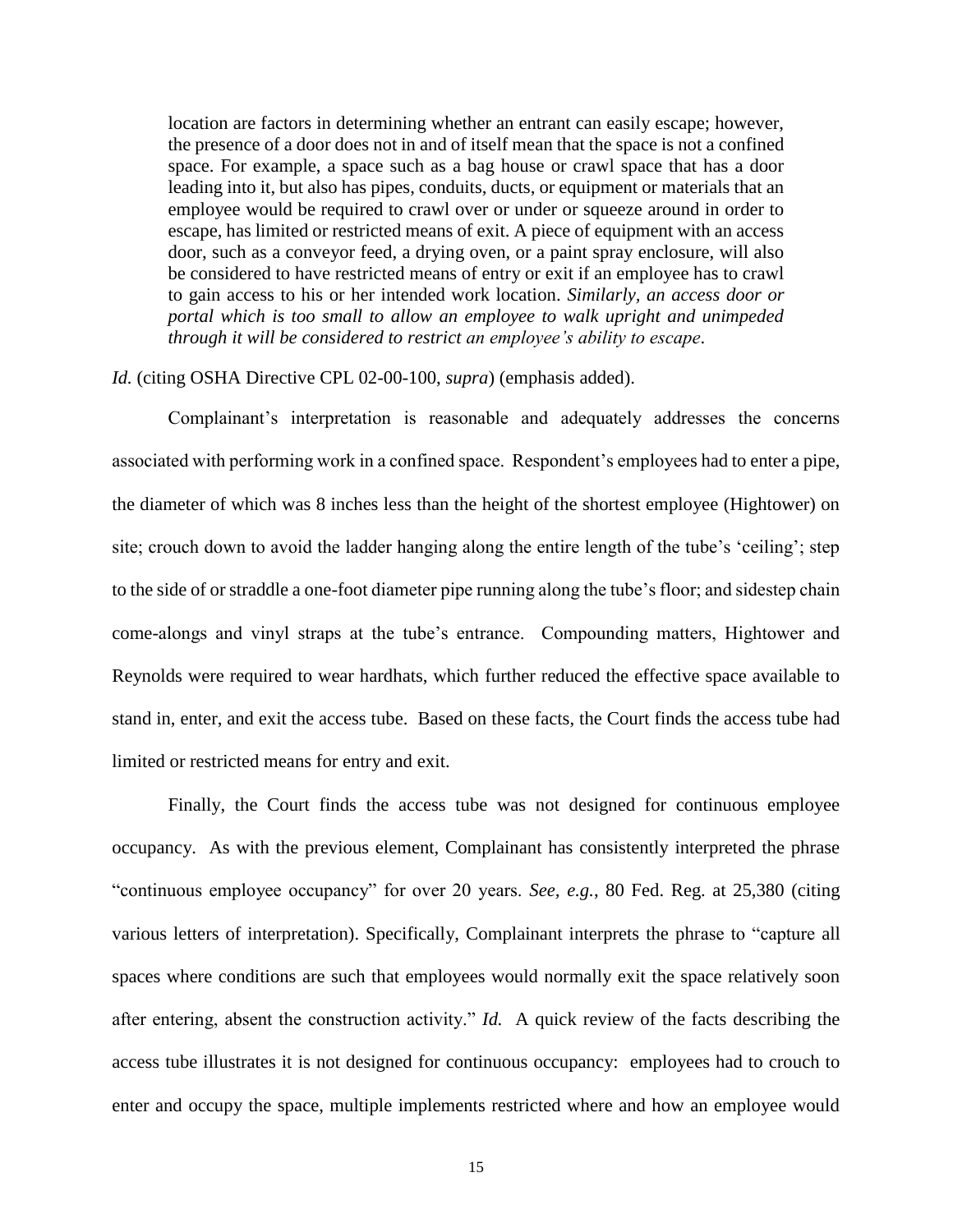occupy that space, and there was no reason for Respondent's employees to be in the access tube for any longer than was necessary to weld the overflow pipe in place. In fact, the access tube, whether during its time under construction or in its final form as a passageway through the water tower, was never meant for continuous occupancy; rather, its design is targeted towards getting an employee from one place to another. While on its side, the access tube was too small to continuously occupy, and while standing vertically, the ladder was the only part of it that allowed human occupancy at all. Thus, the access tube was not designed for continuous employee occupancy. Accordingly, Complainant properly characterized the access tube as a confined space, and the standard applies.

# **ii. The Terms of the Standard Were Violated**

Respondent contends the plain language of 29 C.F.R. § 1926.353(b)(1) requires Complainant to prove a hazardous atmosphere existed within the access tube in order to establish a violation of the standard. Conversely, Complainant argues the hazard is presumed in 1926.353(b)(1), and the only facts required to establish a violation are (1) welding, (2) occurring in a confined space, (3) without mechanical ventilation. For the reasons discussed below, the Court agrees with Complainant.

Respondent attempts to establish air quality inside the access tube was not hazardous at the moment of the inspection, either because of natural ventilation, the placement of the workers' heads, the particular welding rod in use, the direction in which the plume was exiting, or other widely variable factors – and argues this precludes a finding it was in violation. In support of its argument, Respondent highlights the cross-reference within 1926.353(b)(1), which states "either general mechanical or local exhaust ventilation meeting the requirements of paragraph (a) of this section shall be provided . . . ." 29 C.F.R. § 1926.353(b)(1). Paragraph (a) states that mechanical ventilation must meet two requirements: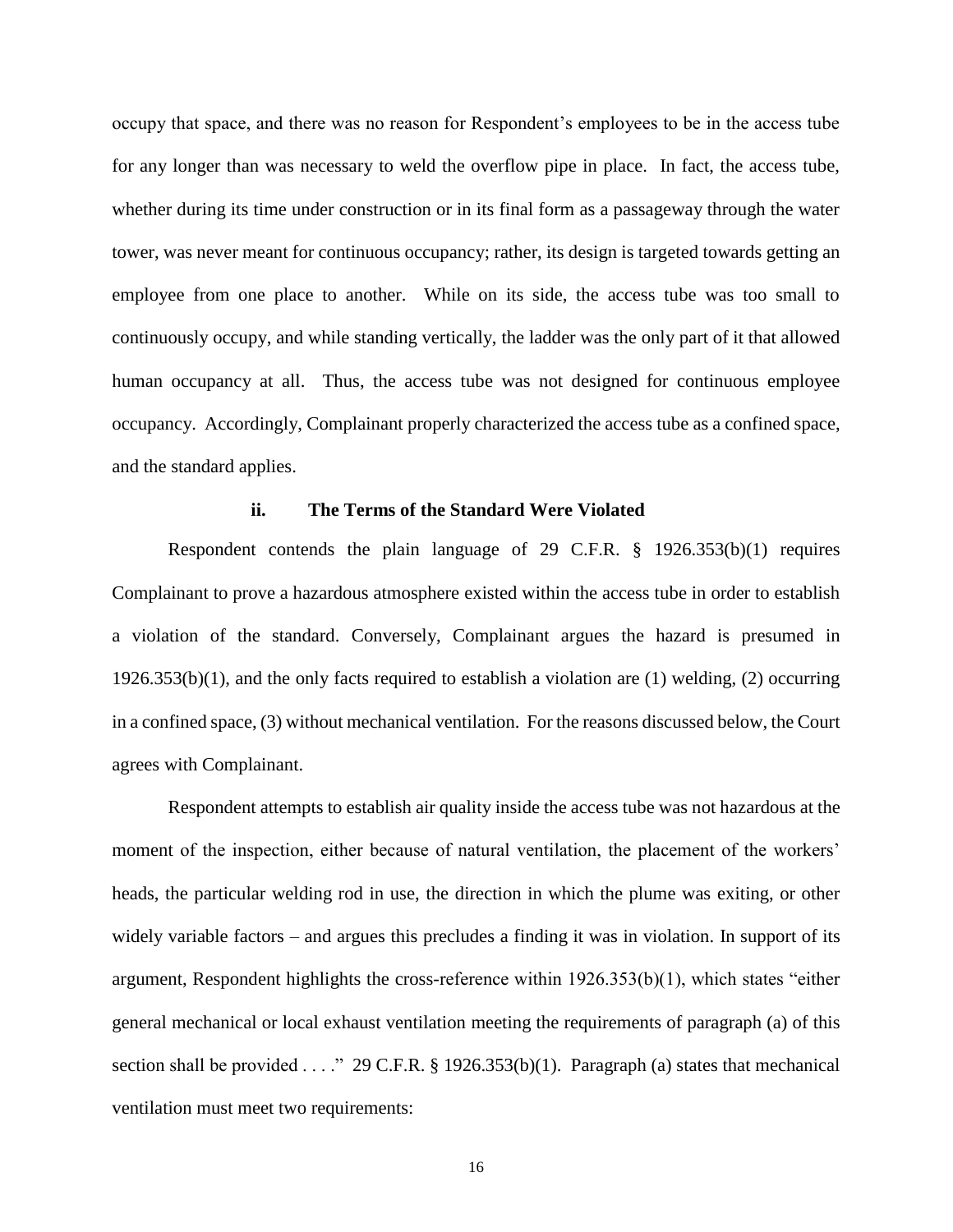- (1) Mechanical ventilation shall consist of either general mechanical ventilation systems or local exhaust systems.
- (2) General mechanical ventilation shall be of sufficient capacity and so arranged as to produce the number of air changes necessary to maintain welding fumes and smoke within safe limits, as defined in subpart D of this part.

*Id.* § 1926.353(a). Subpart D defines threshold limit values of airborne contaminants for construction. *See id.* § 1926.55(a). Although this cross-reference lends some credence to Respondent's position, the structure of the standard and relevant case law support a finding that 1926.353(b)(1) is a specification standard, which presumes the existence of a hazard. *See Bunge Corp.*, 638 F.2d 831, 834 (5th Cir. 1981) ("Unless the general standard incorporates a hazard as a violative element, the proscribed condition or practice is all that the Secretary must show; hazard is presumed and is relevant only to whether the violation constitutes a "serious" one.").

At first blush, what sticks out to the Court is the lack of any reference to natural ventilation as it relates to confined spaces. Instead, as written, the standard states general mechanical or local exhaust ventilation "shall be provided" if welding is performed in a confined space. 29 C.F.R. § 1926.353(b)(1). That the ventilation system must meet certain minimum requirements does not imply a threshold for its implementation. Paragraph (e) of 1926.353 gives a clearer picture of the structure of the standard as a whole. It provides:

Welding, cutting, and heating *not involving conditions or materials described in paragraph (b), (c), or (d)* of this section, may normally be done without mechanical ventilation or respiratory protective equipment, but where, because of unusual physical or atmospheric conditions, an unsafe accumulation of contaminants exists, suitable mechanical ventilation or respiratory protective equipment shall be provided.

*Id.* § 1926.353(e)(1) (emphasis added). This paragraph makes clear that specific conditions (confined space) or materials (metals of toxic significance or inert-gas metal-arc welding) mandate the use of mechanical ventilation, whereas welding under other conditions requires the exercise of judgment. In other words, paragraph (b) presumes the possibility of hazardous accumulations

17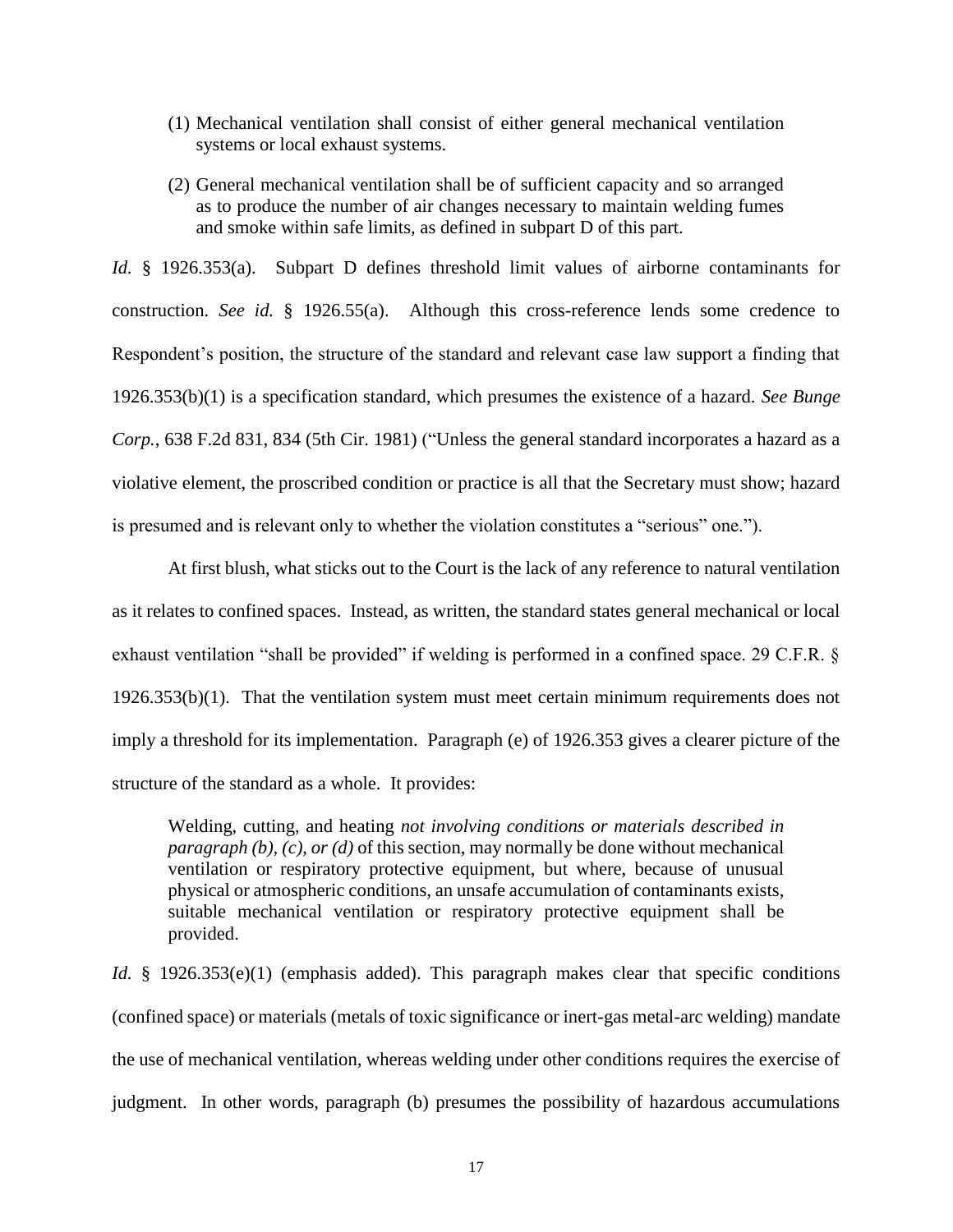based on the activity and the space it occurs in. Paragraph (e), on the other hand, makes the opposite presumption; namely, activities not involving the conditions specified earlier in the standard are presumed to be safe without mechanical ventilation *unless* performed under some set of unusual physical or atmospheric conditions. In that case, it would be incumbent upon Complainant to show how those physical and atmospheric conditions created a hazard. *See Bunge*, 638 F.2d at 835 ("When the standard incorporates hazard as an element of the violation, then the Secretary must show hazard in addition to condition or practice . . . ."). As the following case shows, the cited standard does not place that burden on Complainant.

In *Dravo Corporation*, a shipyard employer was cited pursuant to 29 C.F.R. § 1916.31(b)(1), because it failed to provide ventilation to a confined space called the "rake".<sup>8</sup> *See Dravo Corp.*, 7 BNA OSHC 2095 (No. 16317, 1980). Dravo argued, as Respondent does here, the ventilation standard "imposes on the Secretary the burden of proving that welding fumes and smoke in a confined space exceeded safe limits." *Id.* The reasons asserted are almost identical: (1) Because "a hazardous exposure must be shown to have existed because a confined space is one that readily creates or aggravates a hazardous exposure"; and (2) due to the cross reference requiring mechanical ventilation be of sufficient capacity to keep fumes and smoke within safe limits. *Id.* The Commission rejected both arguments.

First, the Commission noted that a confined space differs from other space "by its potential for creating or aggravating a hazardous exposure, not . . . by the actual creation or aggravation of such exposure." *Id.* Thus, the Commission held "[v]entilation is required when welding begins in order to prevent injuries that might occur if an employer were permitted and decided to withhold

 $\overline{a}$ 

<sup>8.</sup> In 1982, Complainant consolidated three disparate parts of the action (1915, 1916, and 1917 of Title 29) into a single, comprehensive shipyard standard, which is now codified at 29 C.F.R. Part 1915. The standard cited in *Dravo* is now codified at 29 C.F.R. § 1915.51(b)(1). *See* Occupational Safety and Health Standards for Shipyard Employment, 47 Fed. Reg. 16,984, 16,985.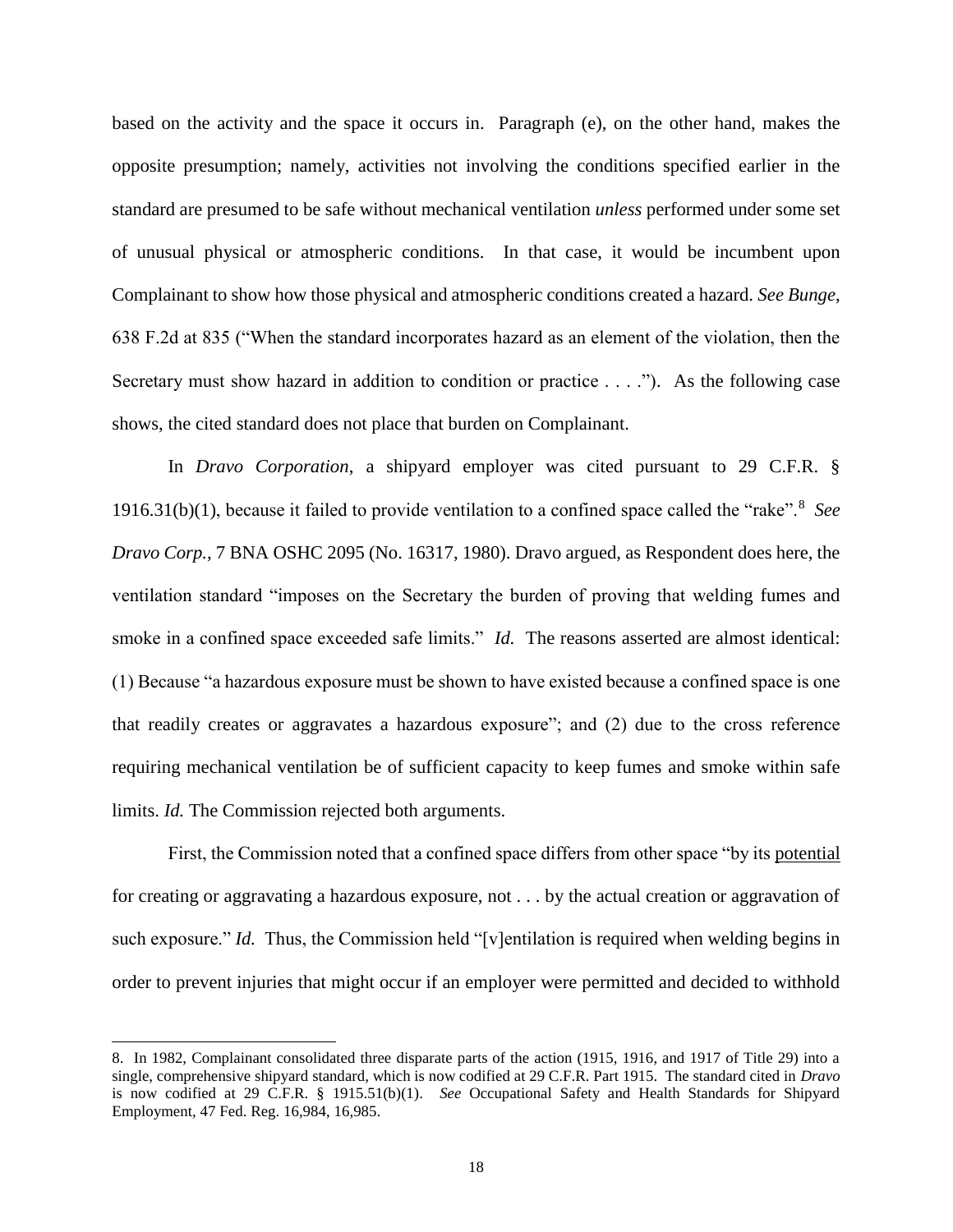ventilation until excessive fumes and smoke were predicted or discovered and the prediction were faulty or the discovery untimely." *Id.* In other words, the standard is preventive in nature and not triggered by anything other than a particular activity occurring in a particular location. *See, e.g.*, *Bethlehem Steel Corp.*, 11 BNA OSHC 1247 (No. 78-3512, 1983) ("We conclude that the standard at issue in this case is similar to the standard at issue in Anaconda, both standards require specified precautions to be taken whenever employees are engaged in specified activities. Therefore, the cited standard like the standard at issue in Anaconda is not limited in its application to situations where a showing is made that permissible exposure limits have been exceeded."). Second, though the Commission noted the cross-reference to subsection (a) did not automatically incorporate the requirements of (a) into the cited standard, it found the "[r]eference in the ventilation standard to subsection 1916.31(a) is limited to noting that the ventilation provided pursuant to the standard must perform as required by the subsection." *Id.* In other words, the cited standard required ventilation when performing welding in a confined space, period. The cross-reference to subsection (a) is only there to ensure the ventilation used meets certain minimum requirements, not to absolve the employer of requiring its use.

Dravo also proposed a hypothetical wherein natural ventilation was sufficient to keep fumes within safe limits. The Commission found that "if sufficient natural ventilation is present in a space to prevent the accumulation of air contaminants, the space is not one in which a hazardous exposure could be created." *Id.* Thus, under those circumstances, the space would not be classified as 'confined' and no violation of the ventilation standard would be found. The Commission's response to Dravo's hypothetical relied upon the now-rescinded definition of confined space, but the Court considers the rationale in relation to this case to be complete.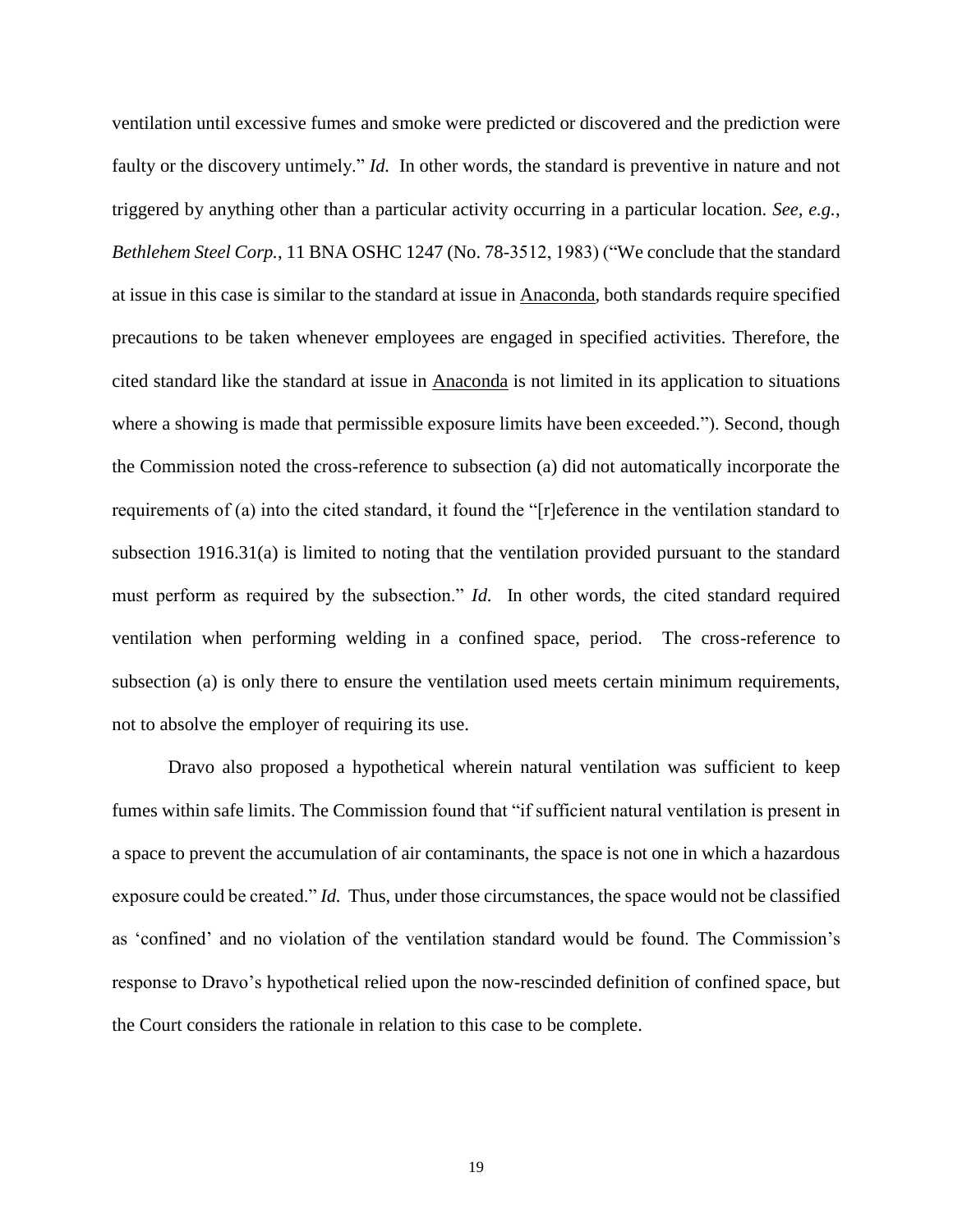According to witness McIntire, here natural ventilation was sufficient to remove hazardous fumes from the access tube through a process called displacement ventilation, wherein the hot air rises to the top of the tube and is replaced by colder, denser air at the bottom. (Tr. 543–47). This, in turn, creates a pressure differential of low pressure, hot air at the top of the tube, and high pressure, cooler air at the bottom. As the warm air rises and is exhausted out of the manhole, McIntire testified more cool air enters the tube through the bottom of the 5-foot opening, which, in turn, pushes the warm air up and out of the tube. The problem as it relates to the issue of ventilation,<sup>9</sup> however, is that McIntire also testified the orientation of the tube was such that fumes could accumulate in the area above the manhole opening. (Tr. 546–47). Considering the size of the employees, the work being performed, and the size of the work space, accumulations were still possible. The Court finds it has not been conclusively established that natural ventilation alone was sufficient to substitute for mechanical ventilation in preventing the accumulation of air contaminants in this space. Accordingly, the space is one in which a hazardous exposure could be created.<sup>10</sup>

Conversely, Respondent argues that the fumes would be confined to a specific location the upper part of the tube towards the end—and, therefore, its employees would not be exposed to such fumes because the area of potential accumulation was outside of the particular breathing zone of Hightower and Reynolds, who were predominantly working on the floor of the tube. While it

 $\overline{a}$ 

<sup>9.</sup> The Court also notes Respondent failed to properly disclose his expert witnesses as experts in his pretrial disclosures, which were scheduled to occur during a pre-trial conference call that took place one week prior to trial. Respondent's counsel failed to appear for the call and did not provide a satisfactory excuse for his absence. Although Respondent is correct that neither the Simplified Proceedings rules nor the Court's pretrial orders require disclosure in advance of trial, the Court finds Respondent's attempts to circumvent the usual course of disclosure to be antithetical to the principle of fair play and an attempt to use the Simplified Proceeding Rules for unfair advantage. However, the foregoing discussion of displacement ventilation is not recounted for the purposes of establishing that a violation did or did not occur, but to provide context for the explanation of how fumes could accumulate in the area above the manway on the East end of the access tube relating to the question of exposure.

<sup>10.</sup> Though this characterization comes close to the definition of a permit-required confined space, i.e., one that has the potential to contain a hazardous atmosphere, that does not undercut the fact that the access tube is, in fact, a confined space.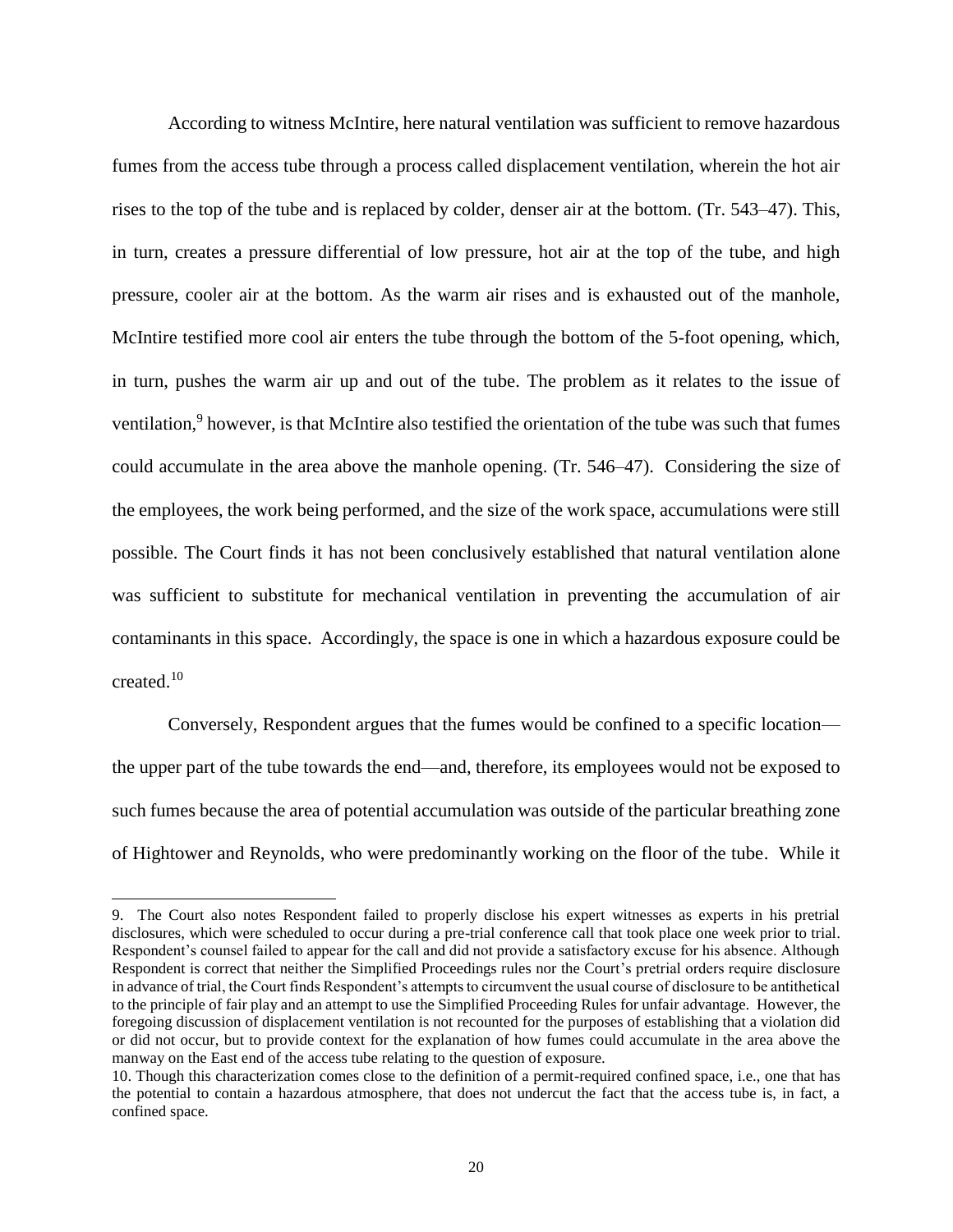*may* have an impact on the question of exposure or seriousness, the location of the employees visà-vis the point of potential accumulation does not negate the fact that such accumulations are possible.

Based on the foregoing, the Court finds Complainant is not required to establish the existence of a hazardous condition inside the confined space in order to prove a violation of the standard. The standard presumes a hazard based on two factors: (1) the activity taking place, *i.e.*, welding; and (2) the location of the activity, *i.e.*, inside a confined space. Under those conditions, Respondent was required to provide mechanical ventilation, which it failed to do even though Respondent had a Venturi fan at the worksite. Accordingly, the Court finds the terms of the standard were violated.

Respondent did not perform any particular tests or analyses of the atmosphere inside the access tube at issue. Instead, based on Hightower's feeling the conditions were safe, Newcomb opted not to install the Venturi fan. Thus, the data gained from subsequent testing performed by McIntire on a makeshift model of an access tube was simply fodder for a *post hoc* justification for Newcomb's decision not to comply with the standard. Further, with respect to the exposure data gathered from other projects of a similar type, the Court finds there was insufficient evidence about the atmospheric and physical conditions of the various sites to allow an adequate comparison between the conditions at the Appleton worksite at issue here and the other sites. For that matter, it does not appear the results were shared with Respondent's employees and foreman such that they provided the basis for Newcomb's decision not to supply mechanical ventilation. Rather, the decision was made by fiat, even though Reynolds testified a fan would typically be installed on steel tanks such as this when welding was taking place. (Tr. 306).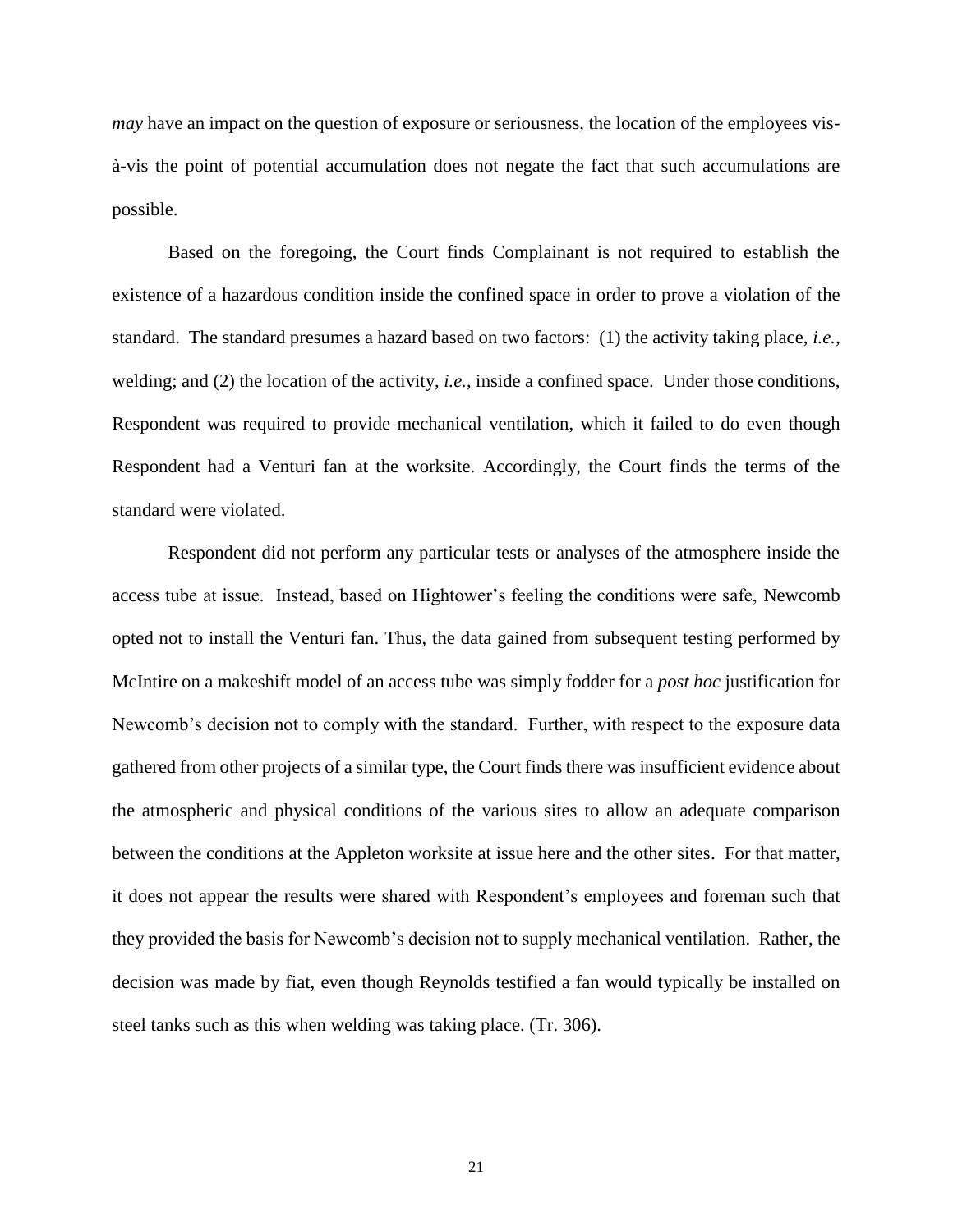### **iii. Respondent's Employees Were Exposed to the Hazard**

Though Reynolds and Hightower differed in their estimates of how long they were in the access tube and how long they were welding, also referred to as 'arc time', the evidence shows they were inside the access tube for a period of 10 to 30 minutes with approximately 10 to 15 minutes of arc time. During 'arc time', the fume plume that is generated contains solid particles, base metals, and base metal coatings as a result of the intense heat generated by the arc strike. In this particular case, the byproducts from the carbon steel and electrode included carbon dioxide, carbon monoxide, nitrogen dioxide, ozone, iron oxide, and other oxides such as manganese. (Ex. C-10b at 5, R-6). Thus, at the very least, Respondent's employees occupied a space wherein hazardous fumes were being generated.

Although McIntire's testimony appears to suggest the accumulation of smoke and fumes would be limited to a particular area of the access tube, there was no definitive evidence regarding the positioning of Reynolds and Hightower during their time inside the access tube. What is known, however, is that: the tack welds were placed at even intervals along the length of the access tube, requiring Reynolds and Hightower to travel the entire length of the tube; Reynolds performed welding in the eastern portion of the tube, closest to the manway and potential location for accumulations; and most of the welding was performed on the 'floor' of the tube, which required Hightower and Reynolds to kneel or lie down to apply the welds. (Tr. 229, 286, 292).

According to the Commission, "Exposure to a violative condition may be established either by showing actual exposure or that access to the hazard was reasonably predictable." *Phoenix Roofing, Inc.*, 17 BNA OSHC 1076 (No. 90-2148, 1995); *see also Gilles & Cotting, Inc.*, 3 BNA OSHC 2002 (No. 504, 1976). In this case, though Respondent may question whether its employees were directly exposed to any accumulation of hazardous fumes, the evidence is clear that exposure to the hazard was reasonably predictable. Both Reynolds and Hightower moved throughout the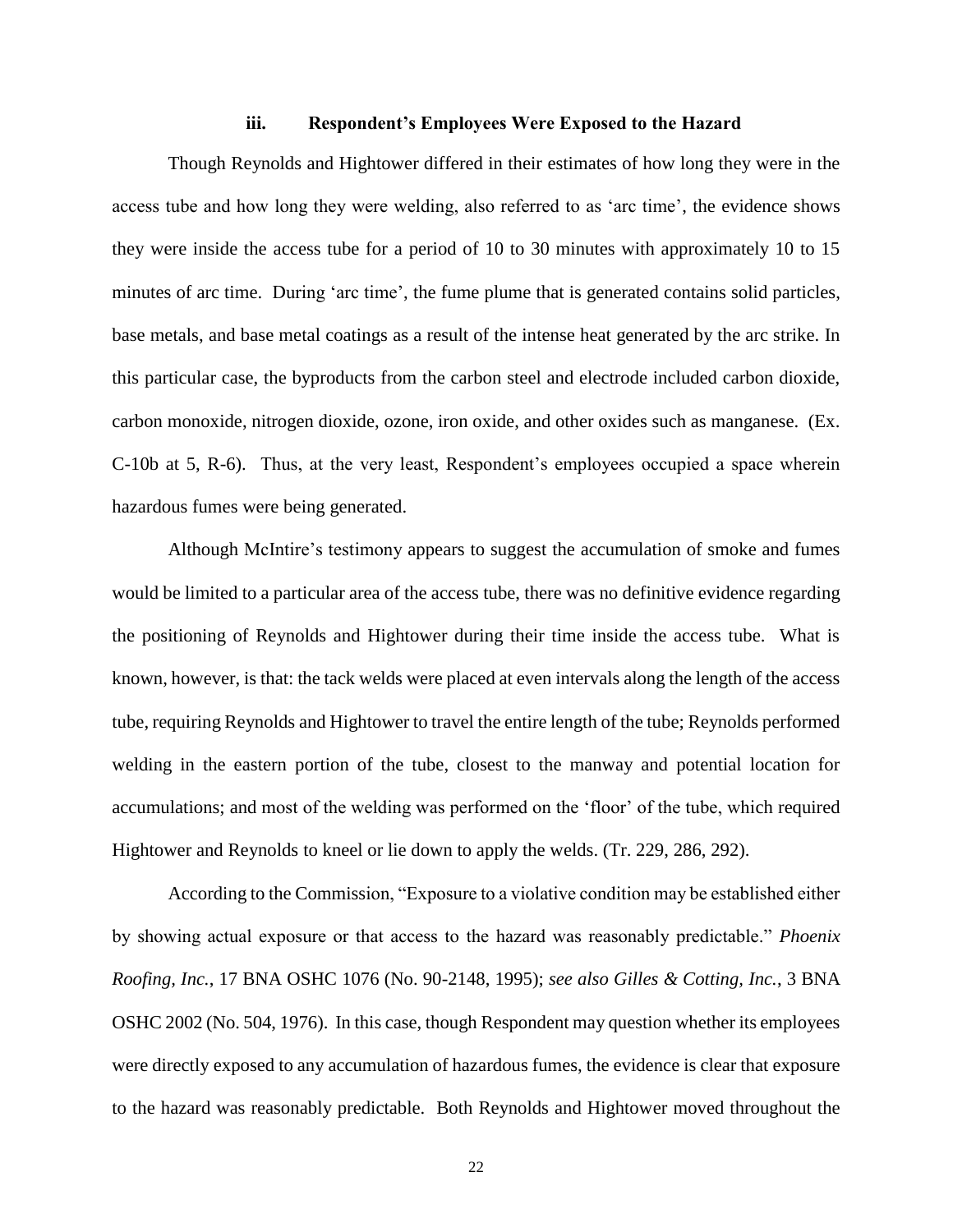access tube to apply welds to the overflow pipe. During the time they were welding, they generated hazardous fumes, which had the potential to accumulate inside the confined space. Whether they were directly exposed to an accumulation of welding fumes is unclear, but such is not necessary for Complainant to establish its *prima facie* case. It is enough for Respondent's employees to have access to the condition. Because Reynolds and Hightower were generating fumes in a confined space, which had the potential to create hazardous accumulations and limited the employees' ability to maneuver within that space, the Court finds they were exposed to a hazard.

## **iv. Respondent, Through its On-Site Foreman, Knew of the Hazardous Condition**

"To establish knowledge, the Secretary must prove that the employer knew or, with the exercise of reasonable diligence, should have known of the conditions constituting the violation." *Central Florida Equip. Rentals, Inc.*, 25 BNA OSHC 2147 (No. 08-1656, 2016). To satisfy this burden, Complainant must show "knowledge of the *conditions* that form the basis of the alleged violation; not whether the employer had knowledge that the conditions constituted a hazard." *Id.* "When a corporate employer entrusts to a supervisory employee its duty to assure employee compliance with safety standards, it is reasonable to charge the employer with the supervisor's knowledge[,] actual or constructive[,] of noncomplying conduct of a subordinate." *Mountain States Tel. & Tel. Co. v. Occupational Safety & Health Review Comm'n*, 623 F.2d 155, 158 (10th Cir. 1980).

David Newcomb was the on-site foreman. (Tr. 281). During the inspection, CSHO Cooney observed Newcomb standing near the west end of the access tube looking inward as Reynolds and Hightower were welding inside. (Tr. 53). Reynolds told Cooney that two of his employees were inside the access tube, welding on carbon steel. He knew his employees were welding inside the access tube without mechanical ventilation; indeed, he chose not to install it at the behest of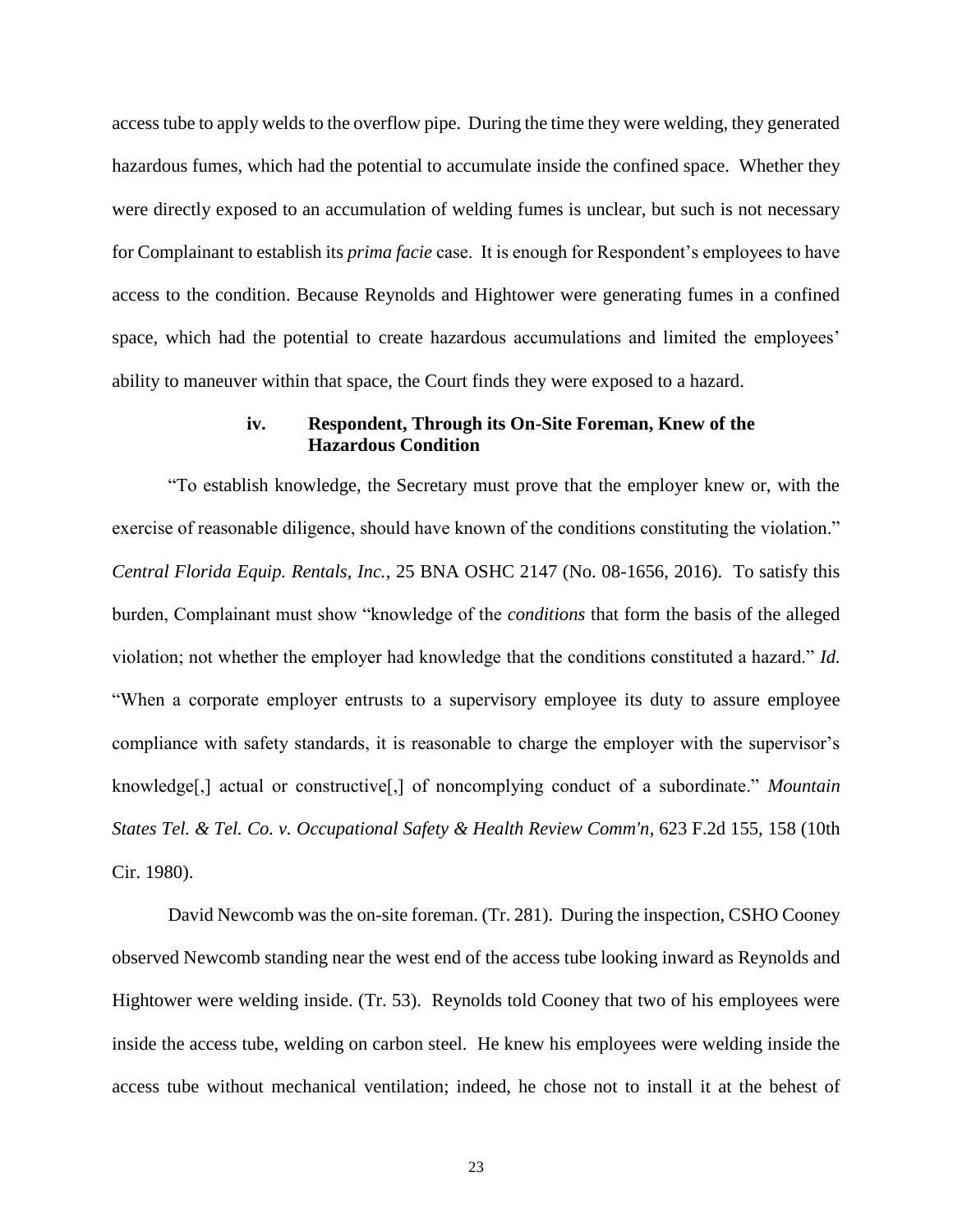Hightower. Given Newcomb's knowledge of the conditions inside the tube, including the activities occurring therein, the restricted nature of the space, and the fact that welding was occurring, the Court finds he was aware of the conditions constituting a violation. Because Newcomb was the on-site foreman, his knowledge of those conditions is properly imputable to Respondent.

### **v. The Violation Was Serious**

As an alternative to its claim the standard did not apply, Respondent contends the violation was merely a 'technical' one and should therefore be classified as *de minimis*. "A violation should be classified as *de minimis* when they 'have no direct or immediate relationship to safety or health.' *Whiting-Turner Contracting Co.*, 13 BNA OSHC 2155 (No. 87-1238, 1989) (citing 29 U.S.C. § 658(a). In other words, such a technical violation "bears such a negligible relationship to employee safety or health as to render inappropriate the assessment of a penalty or the entry of an abatement order." *Cleveland Consol. Inc.*, 13 BNA OSHC 1114 (No. 84-696, 1987).

On the other hand, a violation is "serious" if there was a substantial probability that death or serious physical harm could have resulted from the violative condition. 29 U.S.C. § 666(k). Complainant need not show that there was a substantial probability that an accident would actually occur; he need only show that if an accident occurred, serious physical harm could result. *Phelps Dodge Corp. v. OSHRC*, 725 F.2d 1237, 1240 (9th Cir. 1984). If the possible injury addressed by a regulation is death or serious physical harm, a violation of the regulation is serious. *Mosser Construction*, 23 BNA OSHC 1044 (No. 08-0631, 2010); *Dec-Tam Corp*., 15 BNA OSHC 2072 (No. 88-0523, 1993).

According to Respondent, the "uncontradicted evidence established that the atmosphere inside the access tube was not hazardous and that the natural ventilation that existed was sufficient . . . to keep welding fumes and smoke within safe limits." *Resp't Br.* at 29. In support of this assertion, Respondent points to the testimony of Hightower and Reynolds, who stated they did not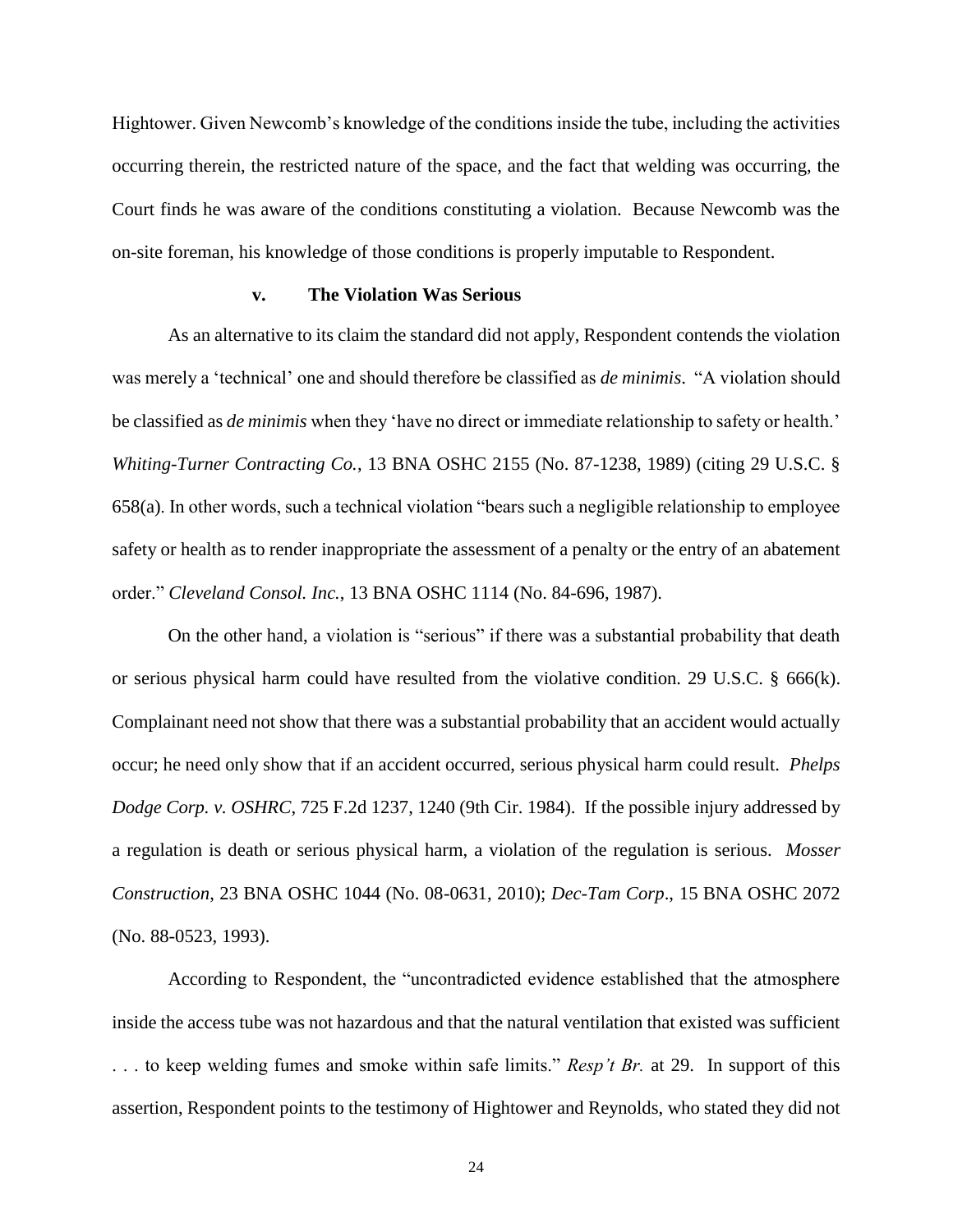observe an accumulation of smoke or fumes within the tube during welding activities, and McIntire and Spear, who testified as to the efficacy of natural ventilation within the access tube and the low level of toxic fumes generated during this particular welding project.

Respondent oversells what the evidence shows. Although Respondent provided sampling data from other worksites indicating low levels of exposure to hazardous chemicals, gases, and fumes, the data was nearly 10 years old. (Ex. R-6). Further, though there was evidence the materials in related cases were similar, only two of the worksites involved the same type of welding, and Respondent did not present any testimony or other evidence illustrating other similarities, such as atmospheric and other physical conditions, whether ventilation was used in those other cases, the duration of the sample period, or the positioning of the exposed workers, all of which affect air flow and possible exposure. (Tr. 430–32).

Respondent also introduced evidence of testing it performed inside what it termed a "false riser", which was essentially a metal tube made to approximate the conditions inside the access tube at the Appleton worksite. (Tr. 345; Ex. R-7). Though the reported levels of various toxins were below the OSHA-mandated PEL, it is not clear to the Court the conditions under which the samples were taken approximate those found at the Appleton worksite. In addition to lacking any semblance of a diagram or photographic evidence to illustrate the false riser and access tube were, in fact, similar in orientation, the weather data from the day of the inspection was different in material respects from that recorded by Respondent during its false riser test, including variations in wind speed and temperature. *Compare* R-7 at 10 *to* C-17 at 4; *see also* Tr. 573. McIntire testified that such variations could impact toxin concentration, but also admitted that he had limited knowledge of how the toxins from the plume disperse in the air as a result. (Tr. 570–71). In response to questions about the impact of temperature variability on the false riser test result,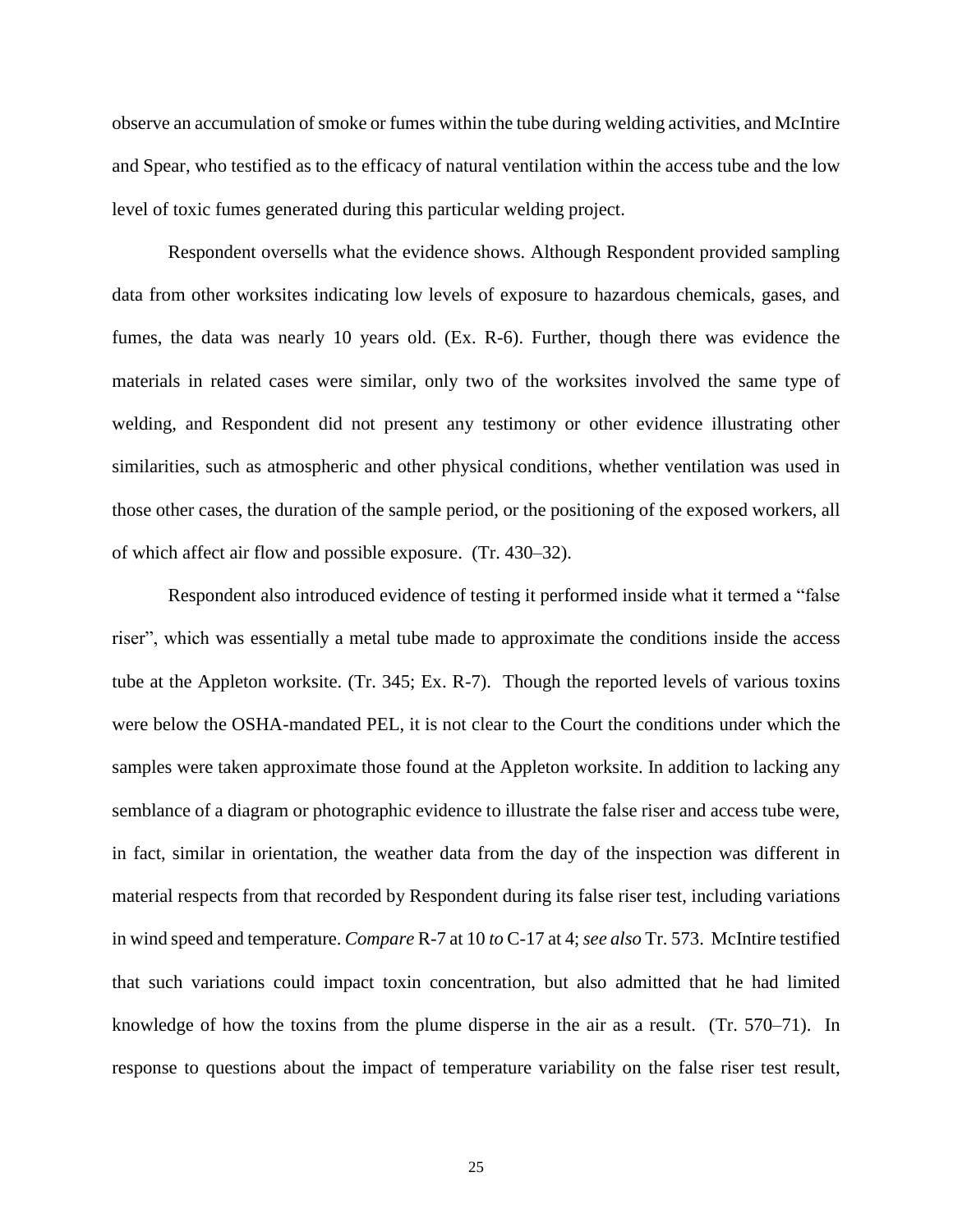McIntire admitted his assessment was based on his personal experience as to how the plume itself behaves under different temperatures, but that he was not in a position to discuss how that variation impacted toxin concentration other than to say that "the plume rises." (Tr. 570). Thus, Respondent's conclusion linking the results of the false riser test to the conditions inside the Appleton access tube is of dubious value.

CSHO Cooney testified, with support from various industry texts and manuals, how the process of arc welding generates fumes that contain hazardous materials from the welding stick, base metal, and any coatings on the base metal. (Tr. 84–85; Ex. C-10, C-12, C-13). He went on to describe how exposure to the fumes in a confined space could result in short-term complications, such as metal fume fever, dizziness, nausea, dryness of mucous membranes, and aggravation of existing respiratory problems; and also long-term complications, including siderosis, bronchitis, and other pulmonary issues. (Tr. 85). Based on CSHO Cooney's testimony, the Court finds the violation at issue in this case bears more than a negligible relationship to safety and health. Because the injury addressed by the cited standard is death or serious physical harm due to toxic exposure, the Court finds the violation is serious.

The Commission's holding in *Dravo* supports the Court's finding. According to the Commission:

[T]he record establishes a likelihood that various hazardous contaminants were in the atmosphere *as a natural consequence of the welding operation being performed*. It also establishes that there was not sufficient ventilation in the rake to remove the contaminants or to prevent the accumulation of an increasing concentration of the contaminants as the welding progressed. In addition, the record establishes the possibility that an oxygen deficient atmosphere would develop in the rake. Finally, the record supports Judge Duvall's conclusion that there was a substantial probability that death or serious physical harm could result if an oxygen deficiency or sufficiently contaminated atmosphere actually were created.

*Dravo Corp.*, 7 BNA OSHC 2095 (emphasis added). As in *Dravo*, there was a likelihood that hazardous contaminants were in the atmosphere as a consequence of Respondent's welding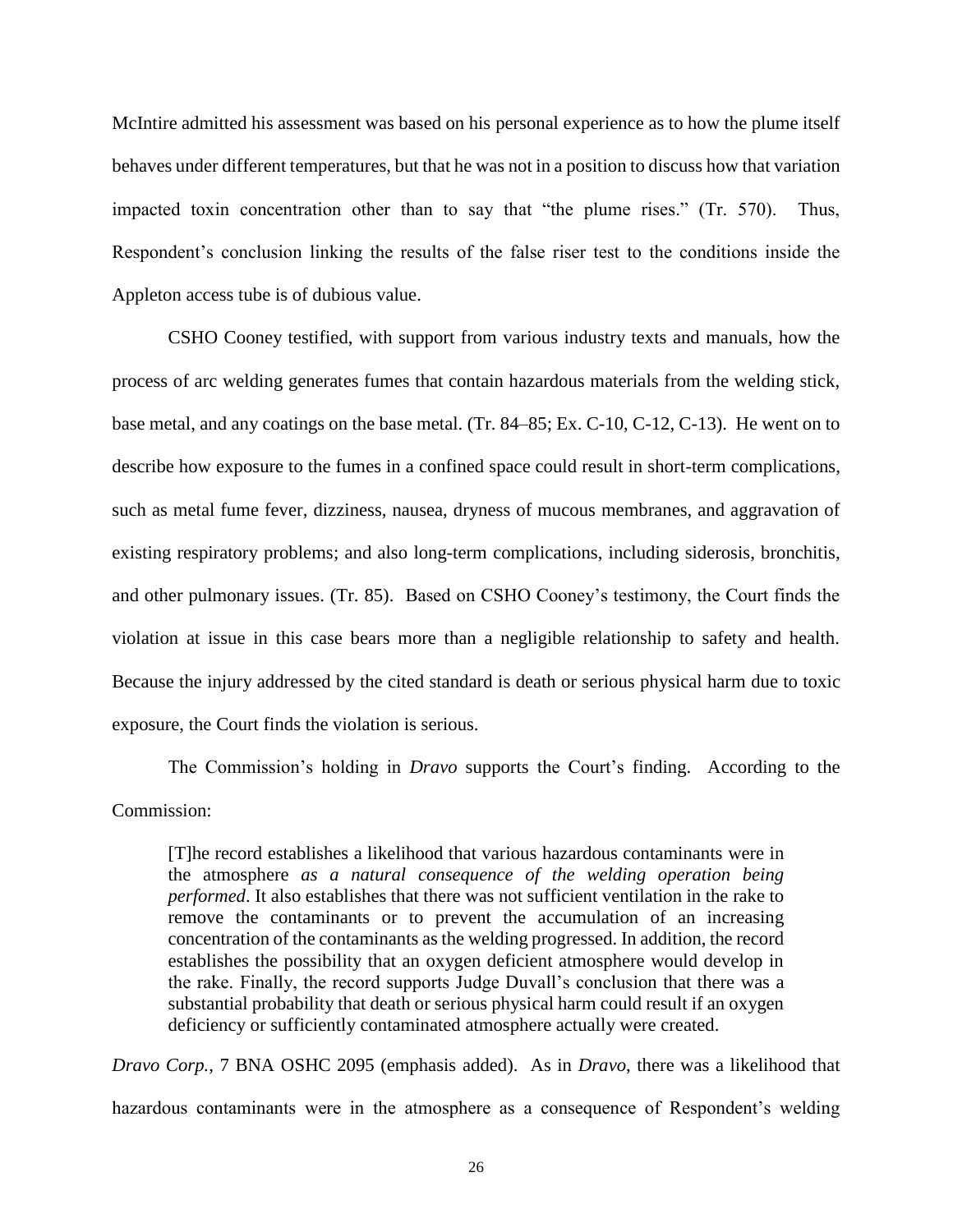activities. Due to Newcomb's failure to install mechanical ventilation, it was possible for those contaminants to accumulate in such a way to present serious health hazards to Reynolds and Hightower.

Accordingly, the Court finds Complainant established a *prima facie* violation of 29 C.F.R.  $§$  1926.353(b)(1).

### **V. Penalty**

In calculating appropriate penalties for affirmed violations, Section 17(j) of the Act requires the Commission give due consideration to four criteria: (1) the size of the employer's business, (2) the gravity of the violation, (3) the good faith of the employer, and (4) the employer's prior history of violations. Gravity is the primary consideration and is determined by the number of employees exposed, the duration of the exposure, the precautions taken against injury, and the likelihood of an actual injury. *J.A. Jones Construction Co.*, 15 BNA OSHC 2201 (No. 87-2059, 1993). It is well established that the Commission and its judges conduct *de novo* penalty determinations and have full discretion to assess penalties based on the facts of each case and the applicable statutory criteria. *Valdak Corp*., 17 BNA OSHC 1135 (No. 93-0239, 1995); *Allied Structural Steel*, 2 BNA OSHC 1457 (No. 1681, 1975).

Complainant proposed a penalty of \$3,400, which is the gravity-based assessment according to the four factors mentioned above. Complainant determined the violation was of medium severity due to the potential injuries associated with exposure to welding fumes; however, he also determined the probability of the hazard was low due to the short period of time Reynolds and Hightower were welding. Complainant did not apply a reduction for size, because Respondent has over 2,000 employees. Nor did Complainant apply a discount for history, even though Respondent's only violation in the previous five years was not high gravity. Complainant did, however, apply a fifteen percent discount because Respondent had a satisfactory safety and health